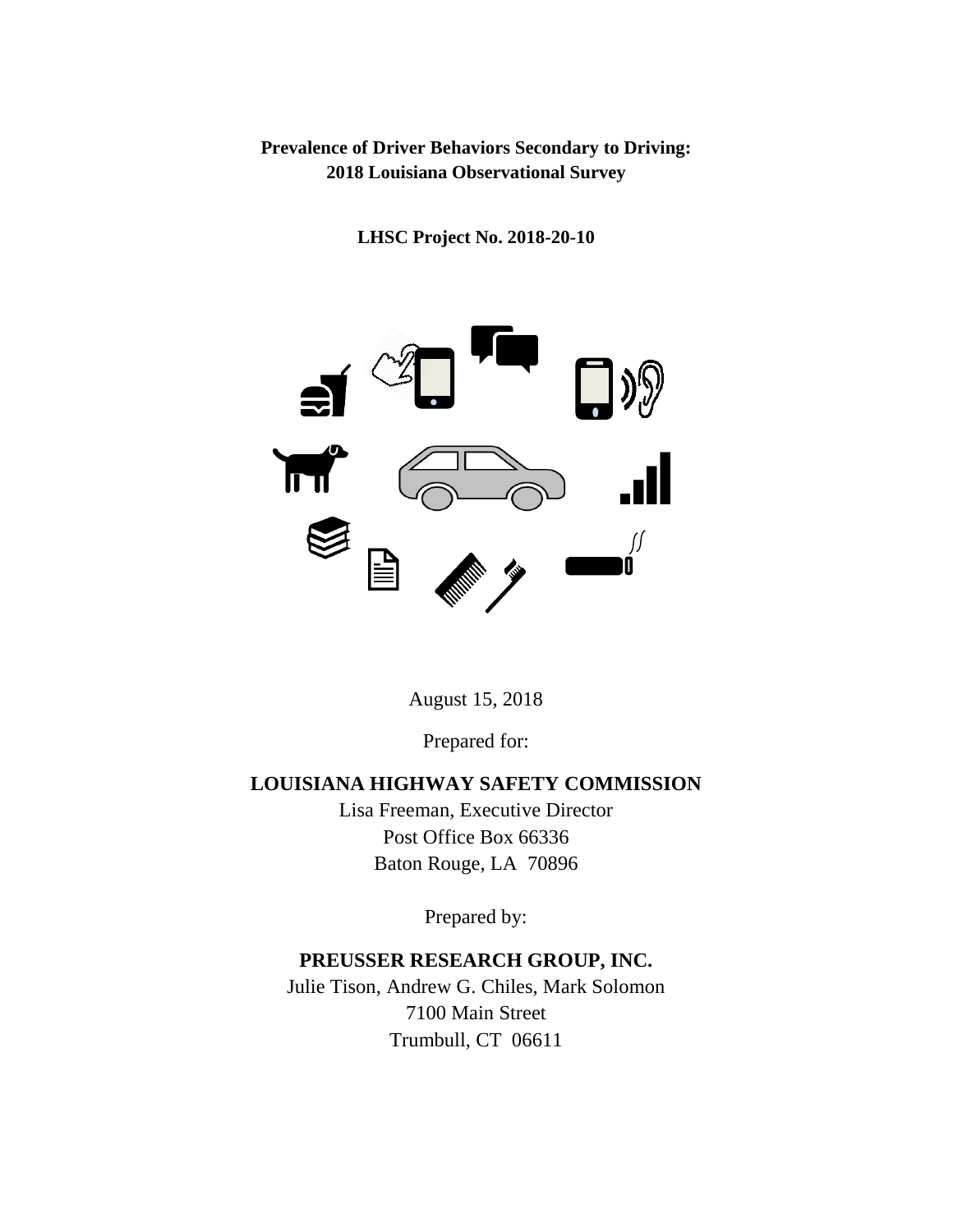### **I. INTRODUCTION**

Distraction is a common occurrence for drivers and can have serious consequences on performance. A distracting event is anything that takes the driver's attention away from the primary (i.e. driving) task and results in a delay in recognition of information necessary for optimum driving performance (Stutts et al., 2001; Treat, 1980). Potential sources of distractions are many, such as using a cell phone, adjusting the radio or climate control devices, manipulating an on-board navigation system, eating or drinking, presence of passengers, outside person/object, etc. NHTSA estimates that 10 percent of fatal crashes, 15 percent of injury crashes, and 15 percent of all motor vehicle crashes in 2015 were reported as distraction-affected (NCSA, 2017).

Cell phone use is the most common example of distracted driving. Using a cell phone while driving can divert attention aurally, cognitively, and even visually and physically (Young, Regan, & Hammer, 2003). Dialing and receiving calls are especially distracting since multiple modalities are involved (i.e. hands and eyes). Hand-held cell phone use is currently banned in 16 States and the District of Columbia, text messaging is banned in 47 States and the District of Columbia (IIHS, 2018), and novice drivers are restricted from use of all cellphones in 38 States and D.C. When compared to hand-held phones, hands free devices show a slight advantage in driving performance but the conversation itself can be quite distracting, especially if emotionally charged or cognitively demanding (e.g. high information content) (Eby & Kostyniuk, 2003).

Distracted driving issues are further complicated by the fact that cell phones are not limited to receiving and/or making phone calls, but are also used for activities such as texting, and in the case of smart phones, reading/writing emails, searching the web, using a phone-based navigation system, etc. With a reported 61 percent of cell phone users owning a smart phone, the frequency of such distracting behaviors may be hard to suppress. Smith (2013) reports that the percentage of cell phone users engaging in texting has increased from 58 to 80 percent between 2007 and 2012. Forty-seven States and the District of Columbia currently have a texting ban for all drivers (IIHS, 2017).

The effect of these bans on behavior, however, is not as would have been expected. The National Survey on Distracted Driving Attitudes and Behaviors indicated that close to half of drivers answer their cell phones while driving at least some of the time; close to a quarter are willing to make a call at least some of the time. Texting is less common, but still 10 percent report sending text messages or email at least sometimes, and 14 percent read messages at least sometimes. Despite the bans and frequent publicity campaigns informing the driving public of the dangers of cell phone use while driving, half of the drivers who do talk while driving report no change in the quality and nature of their driving while on the phone. Moreover, one-third of those admitting to texting while driving report that their driving is unaffected by the distraction (Schroeder, Meyers, & Kostyniuk, 2013). Some suggest that drivers using their cell phone may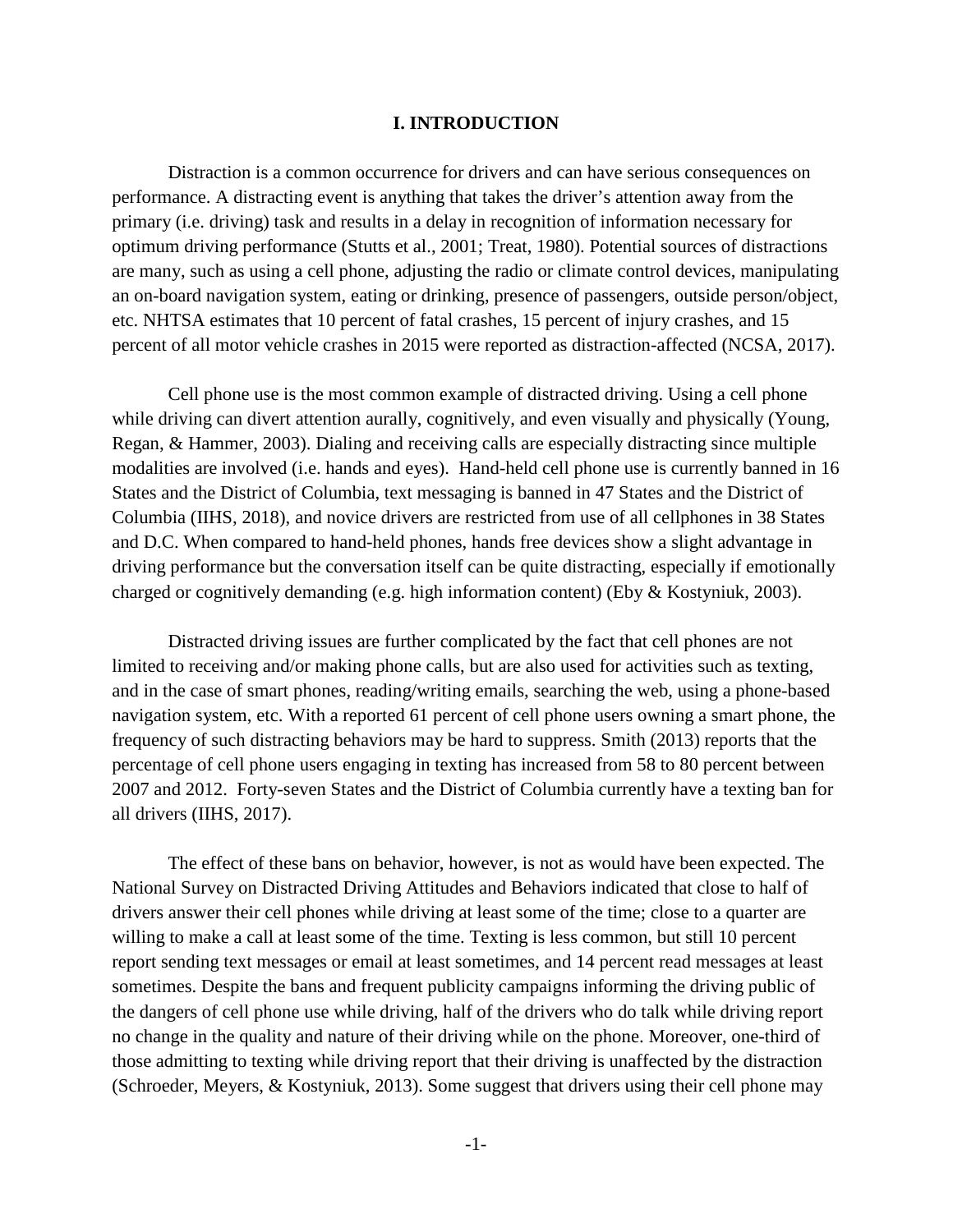engage in compensatory behaviors such as increasing headway (i.e. distancing themselves from lead vehicles) and decreasing speed but a meta-analysis of the effects of texting on driving confirm that these adaptations do not reduce risk. Indeed, by taking their eyes off the road for reading or typing a text, divers tend to show lower lateral control, which often results in overcorrection maneuvers once drivers get their eyes back on the road (Caird, Johnston, Willness, Asbridge, & Steel, 2014). A status report published by IIHS (2010) also suggests that drivers have reacted to the bans, not by ceasing to use their cell phones, but rather by moving their phones out of sight when manipulating them.

Cell phone use represents only one category of distracting agent among a myriad of additional in-vehicle activities which may also distract drivers from their primary driving task. Eating, drinking, smoking, and interacting with passengers and the like are further examples of behaviors potentially diverting attention from the driving task. A prior observational study conducted in Virginia showed that roughly 23 percent of drivers observed were involved in some sort of secondary behavior while driving (Kidd, Tison, Chaudhary, McCartt, & Casanova-Powell, 2015). The methodology developed by PRG in that project was used in the current study investigating the frequency and nature of potentially distracting behaviors across the State of Louisiana.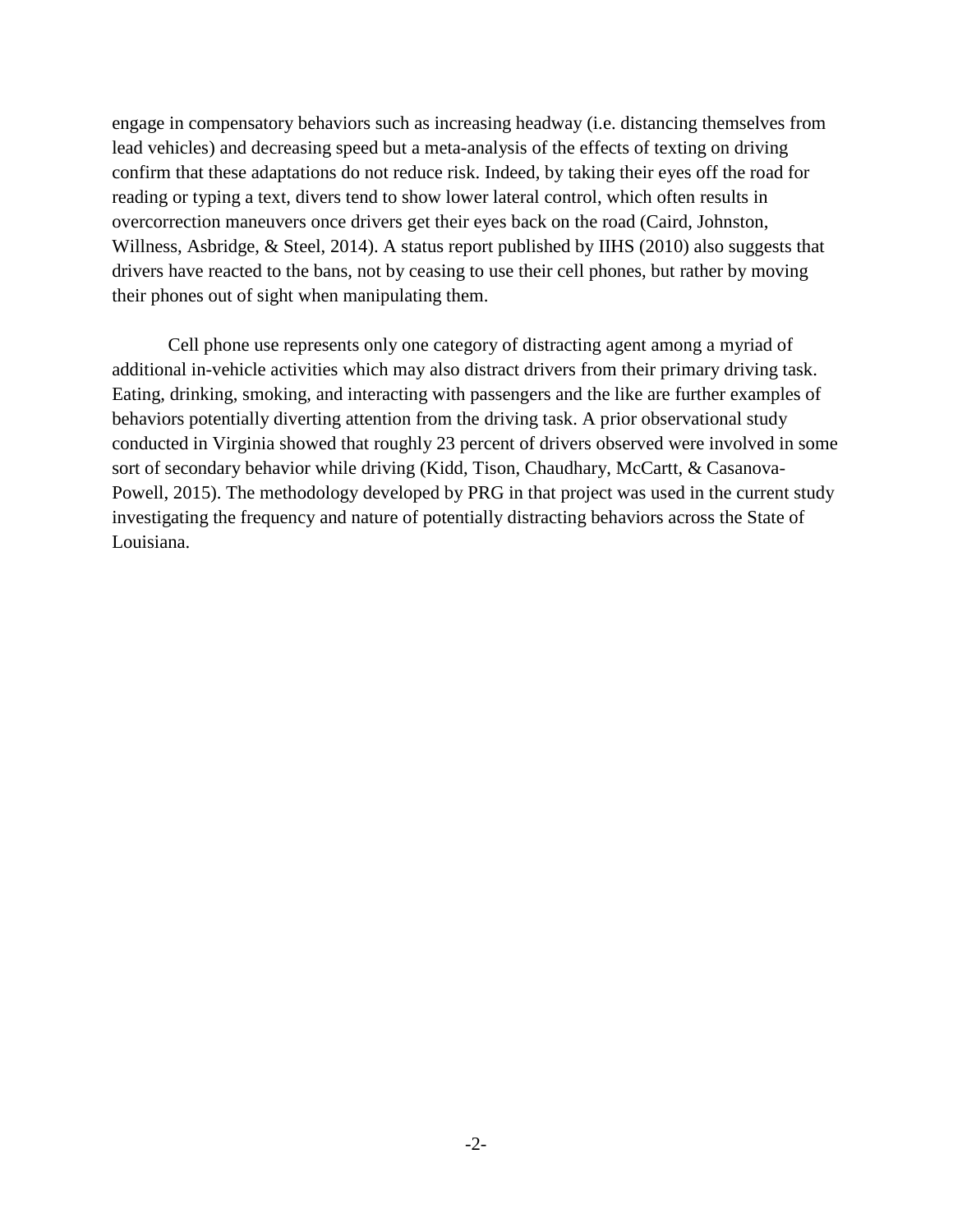## **II. METHODOLOGY**

Preusser Research Group, Inc. (PRG), under contract with the Louisiana Highway Safety Commission (LHSC), developed a survey measure designed to document various driver secondary behaviors to identify which were most prevalent, how often they occurred, and under what conditions. LHSC requested an observational survey using approximately 80 sites that could provide statewide representation and some ability to make general judgments about these behaviors regionally across all SHSP Coalitions. An effort of this size prevents some details from being analyzed completely on a coalition level. Overall comparisons of findings can be made between regions but digging deeper into the data will be limited.

Observations occurred within the dates of May  $7<sup>th</sup>$  - and May 18<sup>th</sup>, 2018 on weekdays only. PRG observed a mix of moving and stopped traffic each day in each coalition, with observations taking place from morning rush hour through evening rush hour, roughly 7 a.m. - 6 p.m. Observers stood roadside and typically observed vehicle occupants in the nearest lane.

Observers coded the following secondary, potentially distracting behaviors for drivers:

- o Phone-to-ear
- o Texting/surfing/phone manipulation
- o Phone in hand (not using)
- o Blue-tooth device or ear buds visible
- o Manipulating other device (stereo, dashboard, mounted GPS devices, etc.)
- o Talking/singing
- o Eating/drinking
- o Smoking
- o Grooming (applying makeup/shaving, combing hair)
- o Reading
- o Pet in vehicle

Observers also coded:

- o Sex of driver
- o Race of driver
- $\circ$  Estimated age of driver (<25, 26 to 59, 60+)
- o Vehicle type (Car, SUV, Pickup Truck, or Van)
- o Passenger presence (any, including specifically any child 12 and under)

Further descriptions of secondary behaviors coded can be found in Appendix B.

## **Site Selection and Determining Site Location**

To achieve balance across all nine SHSP Regional Coalitions, PRG selected 81 sites from Louisiana's daytime Statewide Seat Belt Survey to obtain an equal distribution of nine sites per Coalition. Low travelled local roadways were excluded from possible selection due to lack of volume. Interstates and high-speed roads, where standalone observational data would be difficult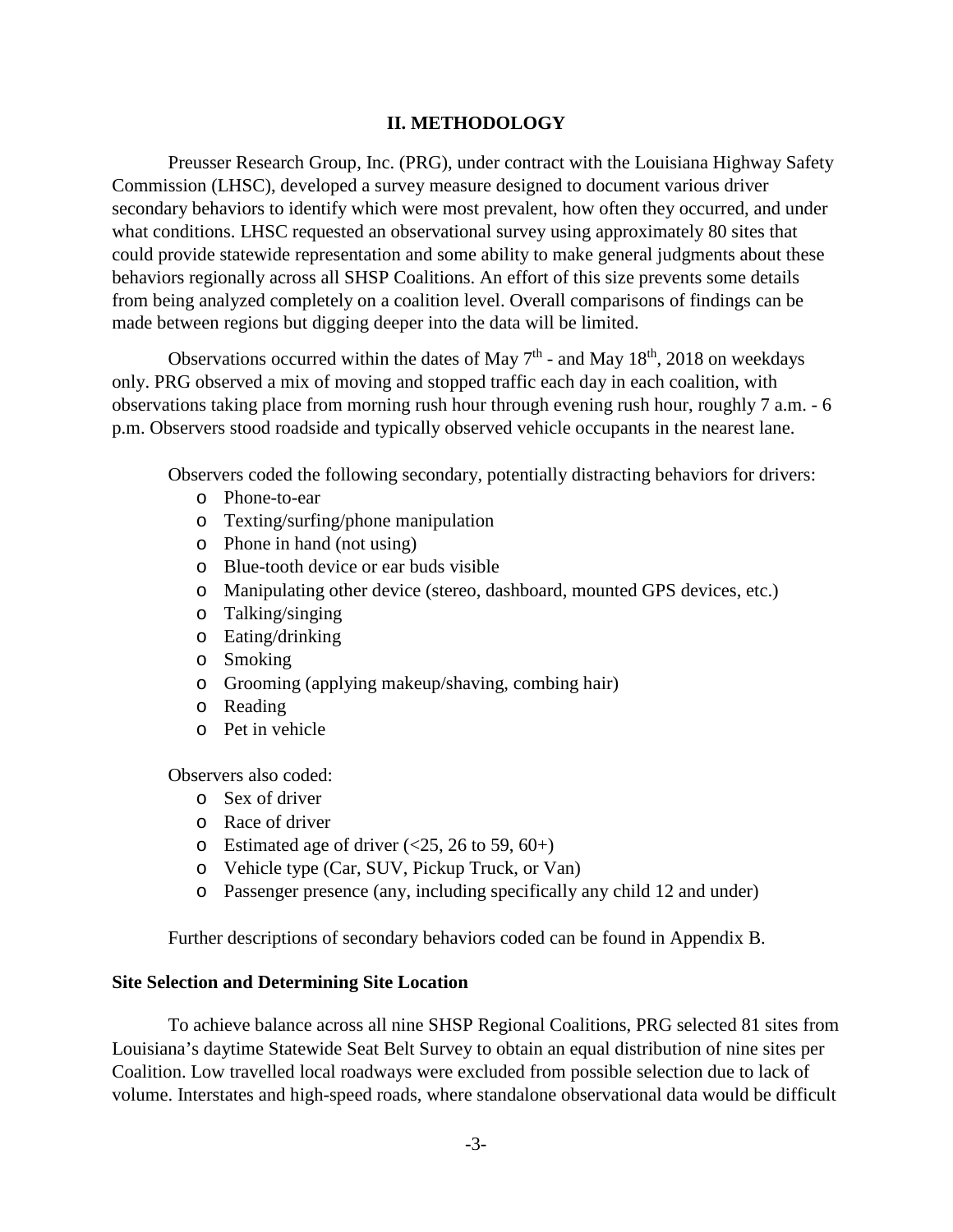to capture, were also excluded from selection. PRG assigned each site to one of two "site types;" defined as either "low-speed moving traffic" or "stoplight controlled."

Observational sites were chosen randomly out of "qualified" Statewide Survey segments. Only arterial roadways were considered for potential inclusion. A database of eligible segments was compiled and grouped by Safety Coalition. Final sites were chosen at random, and the designation of each site as a "moving" or "stoplight" observation was determined by information gathered from previous site visits and/or mapping – with an effort to achieve site type balance in so far as possible (4 to 5 per type, per Safety Coalition).

Observers had discretion to move any site along the roadway segment to a spot fitting for the type of observation required. In the event a site type had to be changed in the field (usually from stopped to moving), another site within the Coalition was adjusted so as not to disrupt the type balance.

#### **Data Collection Protocol**

PRG utilized four experienced observers for data collection. Our observers have collected distracted driving information for NHTSA, the Insurance Institute for Highway Safety (IIHS) and for several states. PRG observers have experience collecting observational data on distraction in many locations, including in the states of California, Connecticut, Delaware, Virginia, New York and Oregon.

Data collection procedures differed slightly depending on whether moving or stopped traffic was measured, and each observation period lasted 60 minutes for all site locations. Observers collected data using pen and paper forms. The same data collection form was used in all instances, and can be found in Appendix C*.*

For moving traffic observations, observers chose ideal spots on arterial locations with traffic speed between 35-45 MPH. Observers only captured information on vehicles travelling in the nearest lane. Vehicle and driver information was collected on the first four columns of the data collection sheet (vehicle type, sex, race, age category), and then observers proceeded to record information in the subsequent columns if the driver was engaged in secondary behaviors. Multiple secondary behaviors or events provided on the form could be checked per driver or vehicle. The number of passengers present and also if a child 12 or under was present, was also documented, regardless of driver behavior.

For stoplight observations, observers were tasked to find intersections *without* a right turn lane or to observe only the next closest lane - if drivers in that lane were visible. Observers waited for a stopped cycle to begin their observations and counted to seven before recording their first vehicle/driver. Observers were instructed to spend only a couple of seconds per vehicle (just as they would for moving traffic). Information for each vehicle was recorded in the same manner as moving traffic however, after each vehicle's information was recorded, observers moved up the line to record subsequent drivers until the stoplight changed and traffic began to move. The last column, which numbers the drivers/vehicles in the queue that was recorded, was then filled out. Numbering started over the next stopped cycle.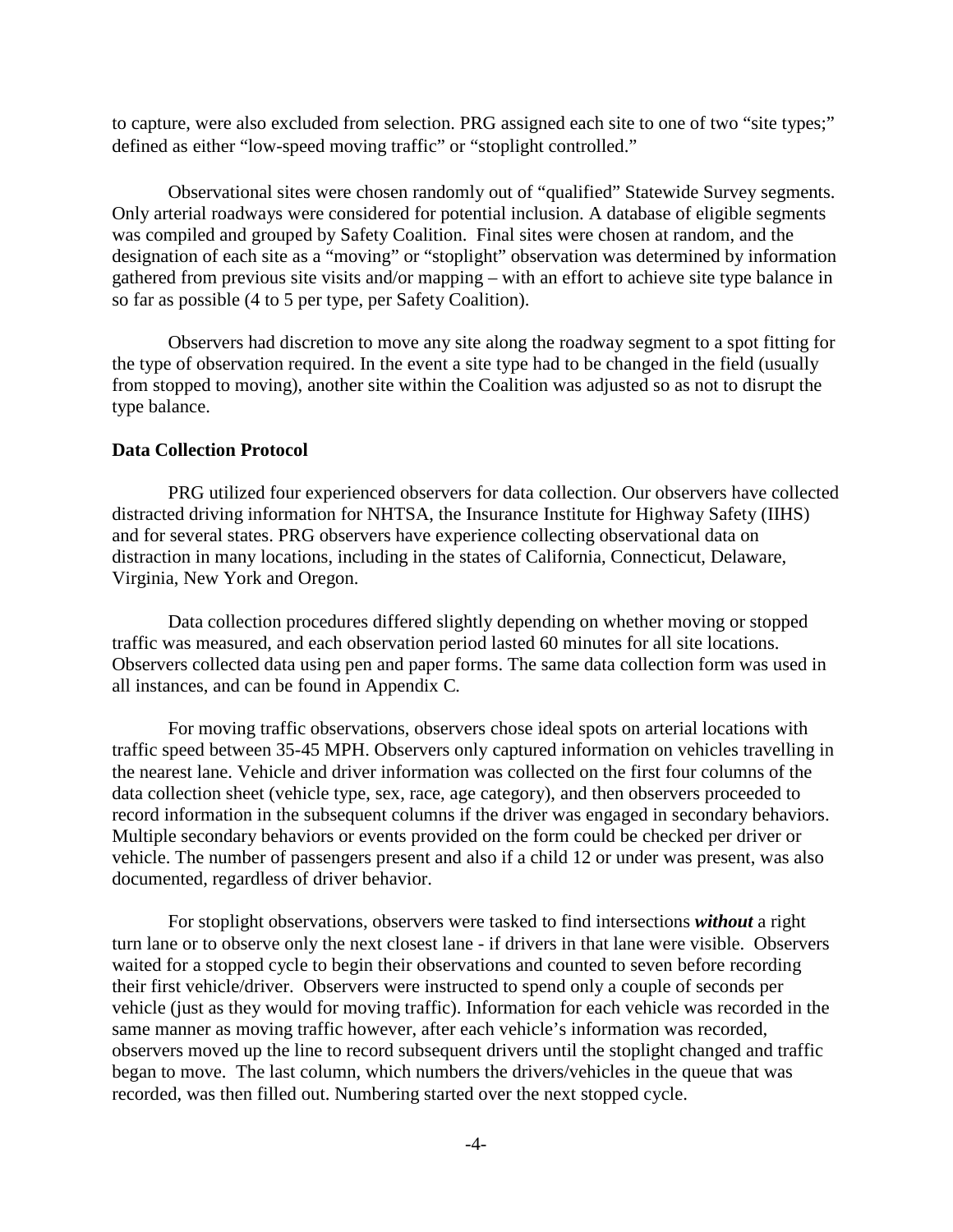## **Data Entry and Analyses**

PRG staff input the written data into a Microsoft Excel electronic database and performed at 10% percent check on all entered data to ensure stability. PRG used the Statistical Package for the Social Sciences (SPSS) software for statistical analyses.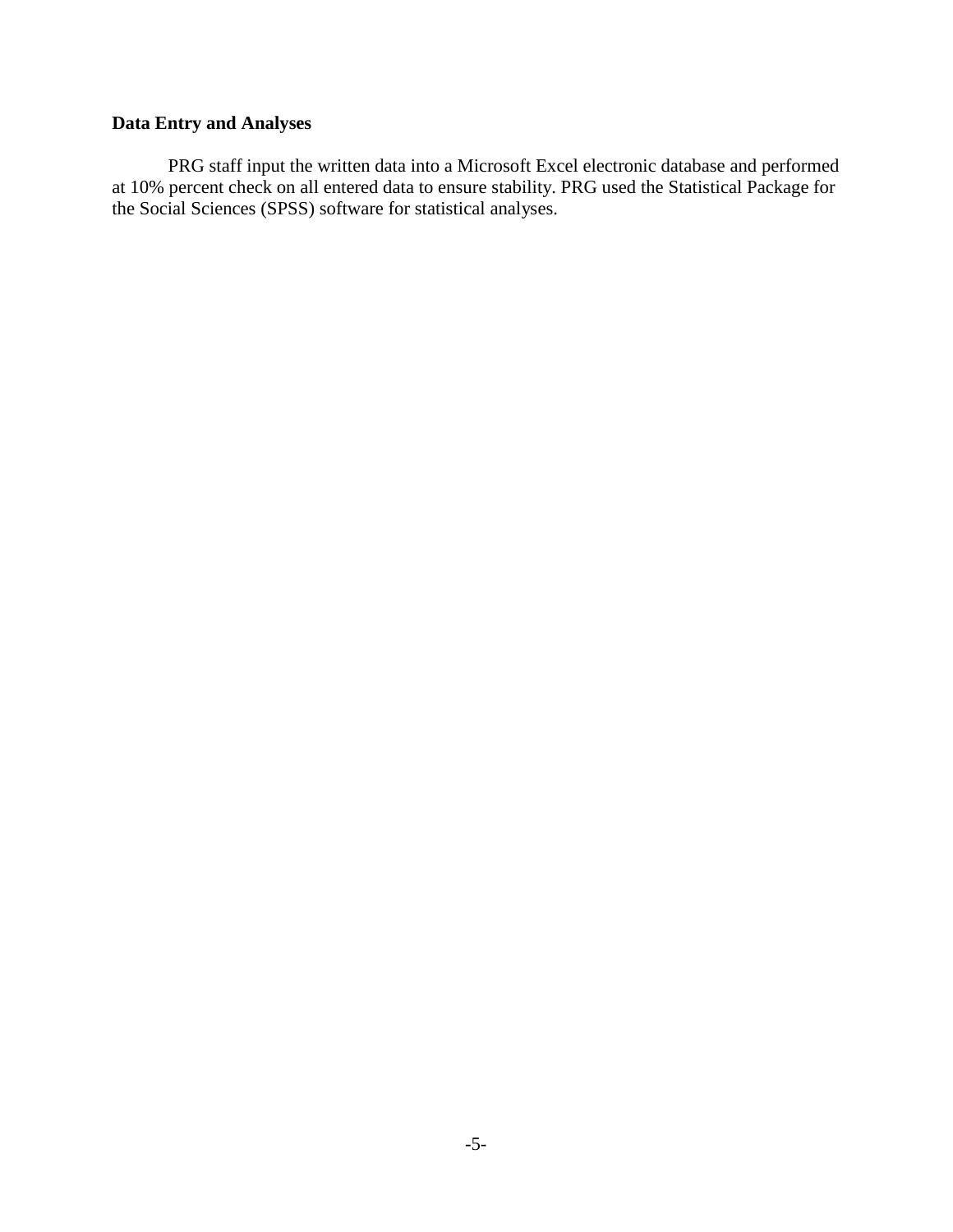#### **III. RESULTS**

Observers recorded information on 13,087 drivers. Thirsty-six percent (36.2%) of the data were collected on drivers stopped at lighted intersections and 63.8 percent were collected on drivers in free-flowing traffic. Distribution of observations across coalitions likely reflected differences in traffic volume, with more populous agglomerations accounting for a larger percentage of data: Acadiana (12.1%), Capital Region (18.5%), Central Louisiana (6.5%), New Orleans (15.5%), Northeast (4.6%), North Shore (15.5%), Northwest (8.6%), South Central (11.1%), and Southwest (7.7%).

A slight majority of drivers observed were male (54.5%, 45.5% female). Approximately two thirds (67.1%) of observed drivers were judged to be between the ages of 26 and 59 (17.0% between the ages of 16 and 25, and 15.9% 60 and over). Seventy-one percent (71.2%) of drivers observed were White, 24.6 percent were African-American, and 4.2 percent were "Other". Most drivers travelled alone (77.1%), 20.4 percent had one passenger, 1.8 percent had two passengers, and less than one percent had three or more passengers. Less than 3 percent (2.7%) had children in the car. Forty-two percent (41.9%) of vehicles observed were passenger cars, 29.9 percent were pickup trucks, 23.1 percent were SUVs, and 5.1 percent were vans.

### **Analyses**

Although rates for all behaviors are presented in the following tables, statistical analyses were conducted only on the four most common secondary tasks (i.e. behaviors observed in at least 4% of drivers) and the combined *any secondary task* variable. The remaining behaviors recorded are too infrequent to lend themselves to a proper statistical analysis. The impact of seven variables on rates of the four most common secondary driving tasks as well the combined behaviors *any secondary task* variables were analyzed using binary logistic regressions. The seven independent variables included in the analyses were Coalition, Vehicle Type, Sex, Race, Age, Passenger Presence, and Traffic Situation. Main effects terms for all variables were entered. The regression treated Southwest, Car, Male, White, Age 16-25, No Passenger Present, and Free Flowing, respectively, as the comparison values (i.e. bases). The dependent variables were: *any* secondary task, *phone to ear*, phone *manipulation*, *talking or singing*, and *eating or drinking*.

Thus, five binary logistic regressions were computed, one for each of the common behaviors listed above. Each of these regressions includes the same set of seven independent variables. Full results, including odd ratios for each comparison, are reported in Appendix A.

#### **Observed Overall Rates**

Overall, 31.3 percent of all observed drivers engaged in at least one secondary task while driving; 1.7 percent were involved in more than one secondary task. Among the most common behaviors were: manipulating a phone (7.0%), talking/singing (6.8%), holding a phone to the ear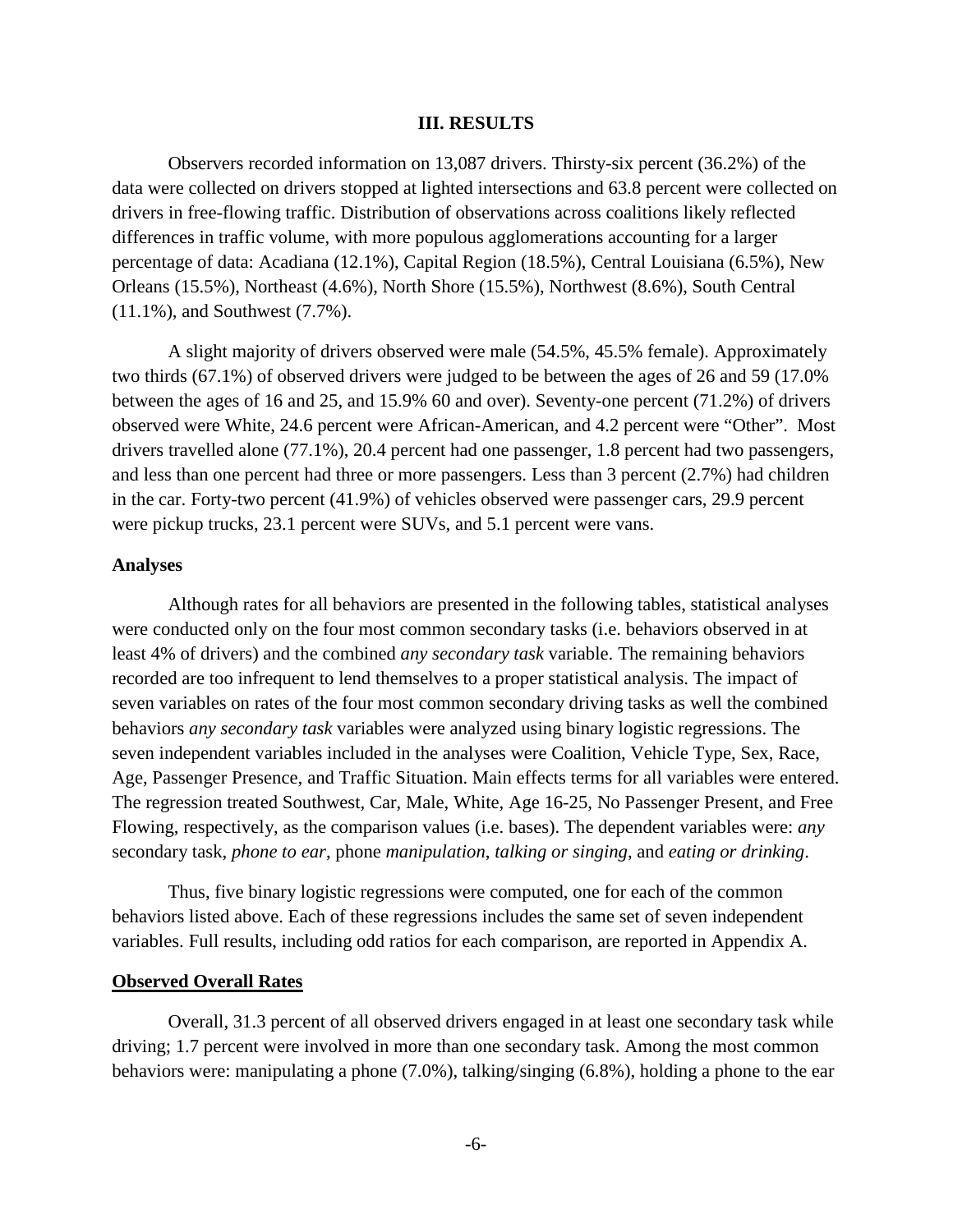(6.0%), eating or drinking (4.0%), smoking (2.7%), and holding a phone (2.2%). A complete list of secondary tasks and their observed rates appears in Table 1.

| <b>Observed Secondary Tasks</b>   | Frequency (n observed) | Percent of Drivers (%) |
|-----------------------------------|------------------------|------------------------|
| <b>Manipulating a Cell Phone</b>  | 914                    | $7.0\%$                |
| <b>Talking/Singing</b>            | 890                    | 6.8%                   |
| Holding phone to ear              | 787                    | 6.0%                   |
| <b>Eating/Drinking</b>            | 529                    | 4.0%                   |
| <b>Smoking</b>                    | 348                    | 2.7%                   |
| <b>Phone in Hand</b>              | 287                    | 2.2%                   |
| <b>Touching the Dashboard</b>     | 192                    | 1.5%                   |
| Grooming                          | 176                    | 1.3%                   |
| <b>Wearing a Bluetooth Device</b> | 117                    | 0.9%                   |
| <b>Pet in Vehicle</b>             | 61                     | 0.5%                   |
| Reading                           | 35                     | 0.3%                   |
| <b>Any Secondary Task</b>         | 4.101                  | 31.3%                  |
| <b>Total N Observations</b>       | 13.087                 | 100.0%                 |

#### **Table 1. Rates of Observed Secondary Tasks\***

\*Multiple secondary tasks could be coded for each driver (e.g. talking and smoking).

### **Passenger Presence**

Table 2 shows the prevalence of secondary tasks by passenger presence. In all but two categories, rates of secondary task were higher in the absence of a passenger. The exceptions were *talking or singing* (23.4% with passengers, 1.9% without) and *pet in vehicle* (0.5% in both cases). Note that the prevalence of *any secondary task* was also higher with passengers present (36.9%) than without passengers (29.7%).

Results of the regression analyses showed that the presence of a passenger significantly increased the likelihood of *any secondary behavior* (+48%) and *talking or singing* (more than 17 times higher than when alone, or +1,718%) compared to no passenger present. Conversely, driving alone significantly increased the likelihood of *phone to ear* (+138%) and *manipulating a phone* (+145%) compared to passenger being present. Passenger presence or absence was not predictive of likelihood of *eating or drinking*.

One supplemental analysis was conducted looking at impact of having child passenger(s) in the vehicle. Less than 3 percent (2.7%) of vehicles observed had a child passenger. Given the potential confound with the *passenger presence* variable, child passenger was not included in the logistic regressions. Instead impact of child presence was assessed with chi-square analyses, comparing rates of secondary behaviors between *child passenger* and *no child passenger*. Only one of the main behaviors showed a significant difference. Rates of *talking or singing* were significantly higher with a child present (15.8%) compared to no child present (6.6%),  $\chi^2$  (1,  $N =$  $13,087$ ) = 45.40, *p* <.0001). Rates of *any secondary behavior* were also significantly higher with a child present (39.5%) compared to no child present (31.1%),  $X^2$  (1,  $N = 13,087$ ) = 11.22,  $p =$ 0.001).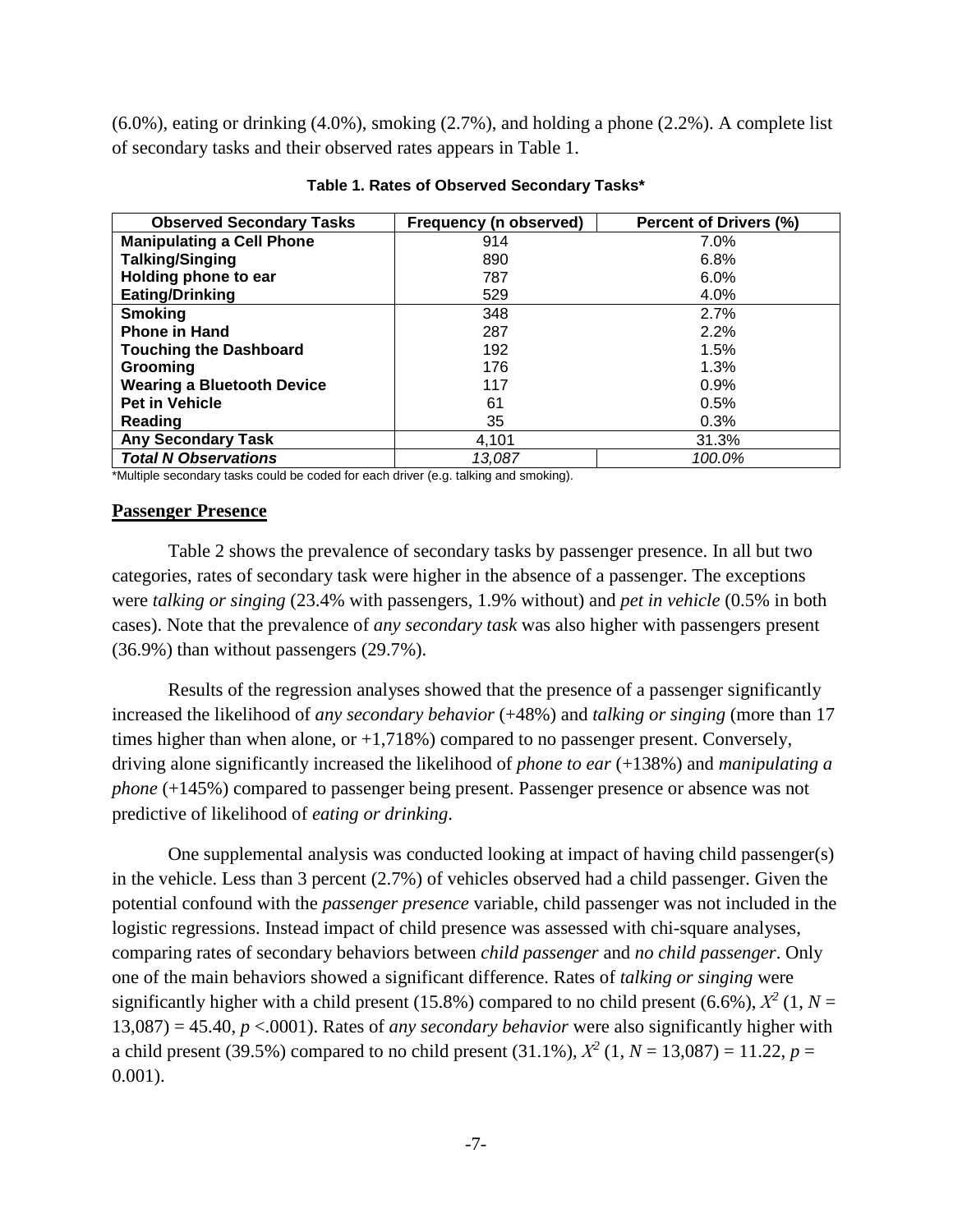| <b>Observed Secondary Tasks</b>   |        | <b>Passenger Present</b> | No Passenger |          |
|-----------------------------------|--------|--------------------------|--------------|----------|
|                                   | N obs. | $%$ obs.                 | N obs.       | $%$ obs. |
| <b>Manipulating a Cell Phone</b>  | 99     | 3.3%                     | 815          | 8.1%     |
| <b>Talking/Singing</b>            | 700    | 23.4%                    | 190          | 1.9%     |
| Holding phone to ear              | 88     | 2.9%                     | 699          | 6.9%     |
| <b>Eating/Drinking</b>            | 106    | 3.5%                     | 423          | 4.2%     |
| <b>Smoking</b>                    | 67     | 2.2%                     | 281          | 2.8%     |
| <b>Phone in Hand</b>              | 48     | 1.6%                     | 239          | 2.4%     |
| <b>Touching the Dashboard</b>     | 32     | 1.1%                     | 160          | 1.6%     |
| Grooming                          | 21     | 0.7%                     | 155          | 1.5%     |
| <b>Wearing a Bluetooth Device</b> | 15     | 0.5%                     | 102          | 1.0%     |
| <b>Pet in Vehicle</b>             | 14     | 0.5%                     | 47           | 0.5%     |
| Reading                           | 2      | 0.1%                     | 33           | 0.3%     |
| <b>Any Secondary Task</b>         | 1,104  | 36.9%                    | 2,997        | 29.7%    |
| <b>Total N Observations</b>       | 2,992  | 100.0%                   | 10,095       | 100.0%   |

**Table 2. Rates of Observed Secondary Tasks by Passenger Presence**

Note: multiple behaviors can be observed in a single driver thus total may not match the sum of individual behaviors.

## **Traffic Situation**

Two traffic situations were examined: *stopped* at a signalized intersection, and *freeflowing* traffic. Rates of secondary tasks tended to be lower in free-flowing conditions. This was the case for 9 of the 11 categories listed in Table 3, noting that most differences are quite small. Rates of *any secondary task* were 26.9 percent in free-flow traffic, and 39.2 percent at signalized intersections. The binary logistic regressions indicate that being *stopped* at an intersection was associated with a significantly higher likelihood of *any secondary task* (+ 72%), *manipulating a cell phone* (+ 83%), *talking or singing* (+136%), and *eating or drinking* (+79%). Conversely, moving in free-flowing traffic was associated with significantly higher probability of observing drivers holding a *phone to ear* (+21%) when compared to drivers stopped at an intersection.

| <b>Observed Secondary Tasks</b>   |        | <b>Intersection</b> | <b>Free Flowing</b> |          |  |
|-----------------------------------|--------|---------------------|---------------------|----------|--|
|                                   | N obs. | $%$ obs.            | N obs.              | $%$ obs. |  |
| <b>Manipulating a Cell Phone</b>  | 468    | 9.9%                | 446                 | 5.3%     |  |
| <b>Talking/Singing</b>            | 454    | 9.6%                | 436                 | 5.2%     |  |
| Holding phone to ear              | 262    | 5.5%                | 525                 | 6.3%     |  |
| <b>Eating/Drinking</b>            | 268    | 5.7%                | 261                 | 3.1%     |  |
| <b>Smoking</b>                    | 138    | 2.9%                | 210                 | 2.5%     |  |
| <b>Phone in Hand</b>              | 101    | 2.1%                | 186                 | 2.2%     |  |
| <b>Touching the Dashboard</b>     | 83     | 1.8%                | 109                 | 1.3%     |  |
| Grooming                          | 100    | 2.1%                | 76                  | 0.9%     |  |
| <b>Wearing a Bluetooth Device</b> | 72     | 1.5%                | 45                  | 0.5%     |  |
| <b>Pet in Vehicle</b>             | 32     | 0.7%                | 29                  | 0.3%     |  |
| Reading                           | 25     | 0.5%                | 10                  | 0.1%     |  |
| <b>Any Secondary Task</b>         | 1,856  | 39.2%               | 2,245               | 26.9%    |  |
| <b>Total N Observations</b>       | 4,732  | 100.0%              | 8.355               | 100.0%   |  |

| Table 3. Observed Secondary Tasks by Traffic Situation |  |
|--------------------------------------------------------|--|
|--------------------------------------------------------|--|

Note: multiple behaviors can be observed in a single driver thus total may not match the sum of individual behaviors.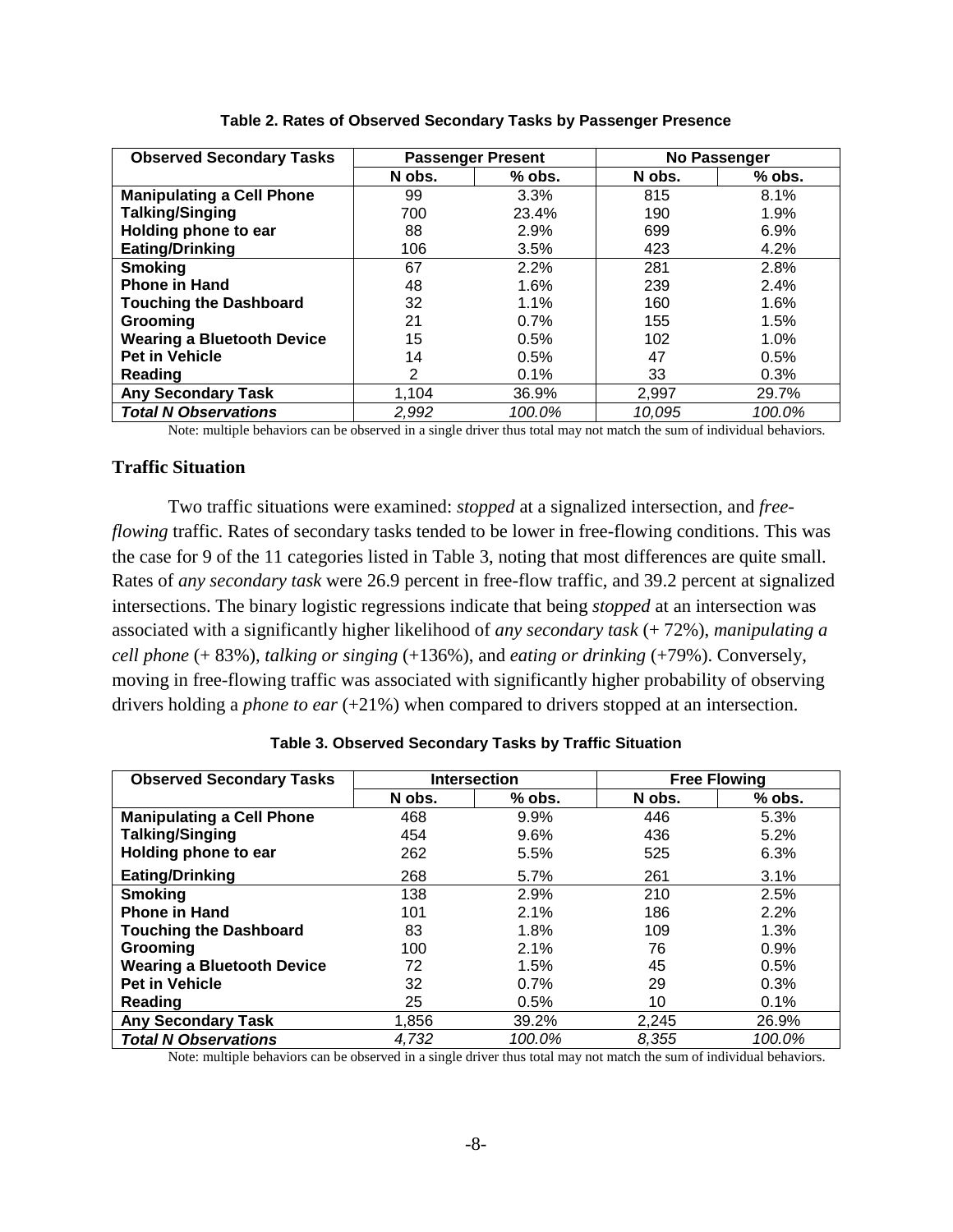## **Coalition**

Observations were carried out in nine safety coalitions within the State of Louisiana: Acadiana, Capital region, Central, New Orleans, Northeast, North Shore, Northwest, Southeast, and Southwest. Rates of observed secondary tasks by Coalition are presented in Table 4. Occurrence of *any secondary task* was lowest in South Central (each at 25.8%) and highest in the Capital Region (37.8%). Note that, given the smaller sample size when split by coalition, only the most prevalent secondary behaviors are reviewed in this table. Rates of *phone to ear* were highest in the Capital and New Orleans regions (each at 6.8%) and lowest in Northeast Louisiana (4.8%); rates of *phone manipulation* were highest in the Capital region (11.8%) and lowest in Southwest Louisiana (4.7%); rates of *talking/singing* were highest in Northeast Louisiana (12.5%) and lowest in the North Shore (4.2%); rates of *eating/drinking* were highest in the Capital region (5.0%) and lowest in South Central Louisiana (2.9%).

Southwest served as the base in the binary logistic regressions (i.e., all coalitions were compared to Southwest). Compared to Southwest, the likelihood of engaging in *any secondary behavior* was significantly higher in Acadiana (+24%), Capital region (+45%), Northeast (+47%), and Northwest (+38%). Likelihood of drivers holding *phone to ear* did not show any significant difference across regions. Compared to Southwest, probability of engaging in *phone manipulation* was significantly higher in Acadiana (+47%), New Orleans (+67%), and the Capital region (+144%, or more than 2 times the rate of Southwest). Drivers in Southwest showed a significantly higher probability of being observed *talking or singing* (+90%) compared to drivers in North Shore. Compared to Southwest, drivers in Northeast and Northwest had a higher likelihood of being observed *talking or singing* (+145% and +163%, respectively or more than 2 times the rates of Southwest). Likelihood of being observed *eating or drinking* did not differ significantly across regions.

| <b>Observed Secondary</b><br><b>Tasks</b> | Acadiana | Region<br>Capital | ⋖<br>Central | <b>Orleans</b><br>New | Northeast | <b>Shore</b><br><b>North</b> | Northwest | Central<br>South | Southwest |
|-------------------------------------------|----------|-------------------|--------------|-----------------------|-----------|------------------------------|-----------|------------------|-----------|
| <b>Manipulate Cell</b>                    | 6.5%     | 11.8%             | 5.6%         | 7.3%                  | 5.4%      | 5.0%                         | 5.5%      | 6.1%             | 4.7%      |
| <b>Phone</b>                              |          |                   |              |                       |           |                              |           |                  |           |
| <b>Talking/Singing</b>                    | 7.4%     | 6.0%              | 8.9%         | 5.8%                  | 12.5%     | 4.2%                         | 10.9%     | 5.4%             | 7.2%      |
| Holding phone to ear                      | 5.5%     | 6.8%              | 5.4%         | 6.8%                  | 4.8%      | 6.3%                         | 5.5%      | 5.2%             | 5.9%      |
| Eating/Drinking                           | 4.0%     | 5.0%              | 3.5%         | 3.8%                  | 4.6%      | 4.3%                         | 3.7%      | 2.9%             | 4.1%      |
| <b>Any Secondary Task</b>                 | 30.9%    | 37.8%             | 28.7%        | 29.9%                 | 35.2%     | 30.2%                        | 32.6%     | 25.8%            | 28.3%     |
| <b>Total N Observations</b>               | 1,588    | 2,416             | 855          | 2,023                 | 608       | 2,023                        | 1,119     | 1,450            | 1,005     |

**Table 4. Observed Secondary Tasks by Safety Coalition**

Note: multiple behaviors can be observed in a single driver thus totals may not add up to 100%.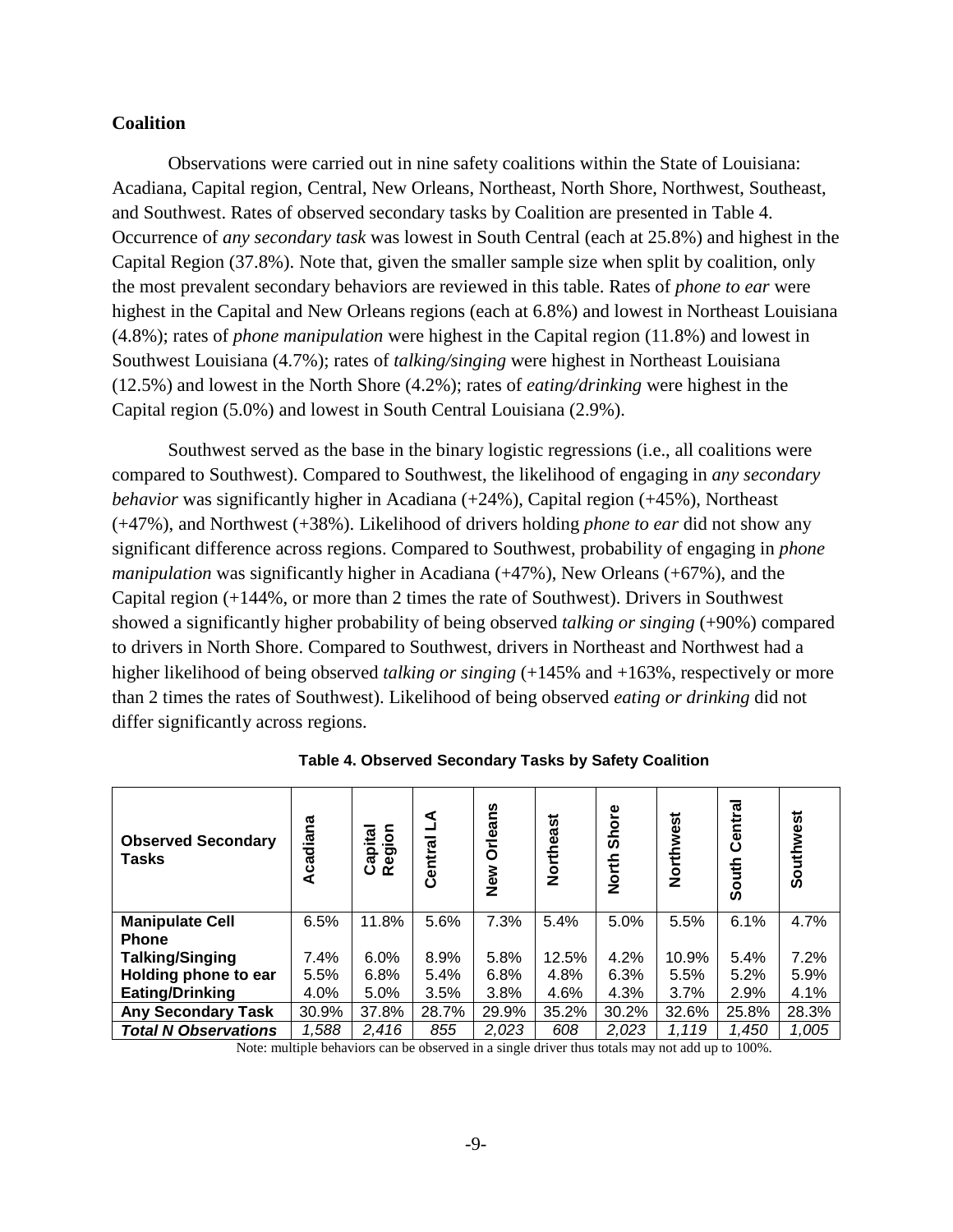## **Sex of Driver**

Table 5 shows the rates of secondary task by sex of driver. Ten of the 11 categories of secondary task showed higher incidence for female drivers and one (smoking) showed higher incidence for male drivers. Overall, occurrence of *any secondary task* was higher in female drivers (34.5%) than male drivers (28.7%). The four most commonly observed behaviors and *any secondary task* were investigated further: 1) *phone to ear*, 2) *phone manipulation,* 3) *talking or singing*, and 4) *eating or drinking*. The binary logistic regressions indicated that *female* drivers had a significantly higher probability of being observed engaging in *any secondary behavior* (+31%), *manipulating* a cell phone (+25%), *talking or singing* (+34%), and *eating or drinking* (+34%). The main effect of sex was not significant for *phone to ear*.

| <b>Secondary Task</b>             |        | <b>Male</b> | Female |          |  |
|-----------------------------------|--------|-------------|--------|----------|--|
|                                   | N obs. | $%$ obs.    | N obs. | $%$ obs. |  |
| <b>Manipulating a Cell Phone</b>  | 416    | 5.8%        | 498    | 8.4%     |  |
| <b>Talking/Singing</b>            | 448    | 6.3%        | 442    | 7.4%     |  |
| Holding phone to ear              | 416    | 5.8%        | 371    | 6.2%     |  |
| <b>Eating/Drinking</b>            | 260    | 3.6%        | 269    | 4.5%     |  |
| <b>Smoking</b>                    | 205    | 2.9%        | 143    | 2.4%     |  |
| <b>Phone in Hand</b>              | 136    | 1.9%        | 151    | 2.5%     |  |
| <b>Touching the Dashboard</b>     | 100    | 1.4%        | 92     | 1.5%     |  |
| Groomina                          | 61     | 0.9%        | 115    | 1.9%     |  |
| <b>Wearing a Bluetooth Device</b> | 60     | 0.8%        | 57     | 1.0%     |  |
| <b>Pet in Vehicle</b>             | 31     | 0.4%        | 30     | 0.5%     |  |
| Reading                           | 15     | 0.2%        | 20     | 0.3%     |  |
| <b>Any Secondary Task</b>         | 2,050  | 28.7%       | 2,051  | 34.5%    |  |
| <b>Total N Observations</b>       | 7.137  | 100.0%      | 5,950  | 100.0%   |  |

|  | Table 5. Observed Secondary Tasks by Sex of Driver |  |  |
|--|----------------------------------------------------|--|--|
|  |                                                    |  |  |

Note: multiple behaviors can be observed in a single driver thus totals may not add up to 100%.

#### **Estimated Driver Age**

Observers recorded estimated driver age based on three age groups: 16 to 25, 26 to 59, and 60 and over. Overall rates of secondary task by age group are shown in Table 6. Four of the 11 categories of secondary task showed higher incidence for drivers aged 16 to 25; four showed higher incidence for drivers 26 to 59. Overall, the occurrence of *any secondary* task was higher among drivers with an estimated age of 16-25 (37.5%), followed by drivers with an estimated age of 26-59 (33.1%), and estimated age of 60 or older (17.2%).

As was the case in previous sections, only the 4 most commonly observed behaviors were investigated further. Analyses also included comparisons for *any secondary task*.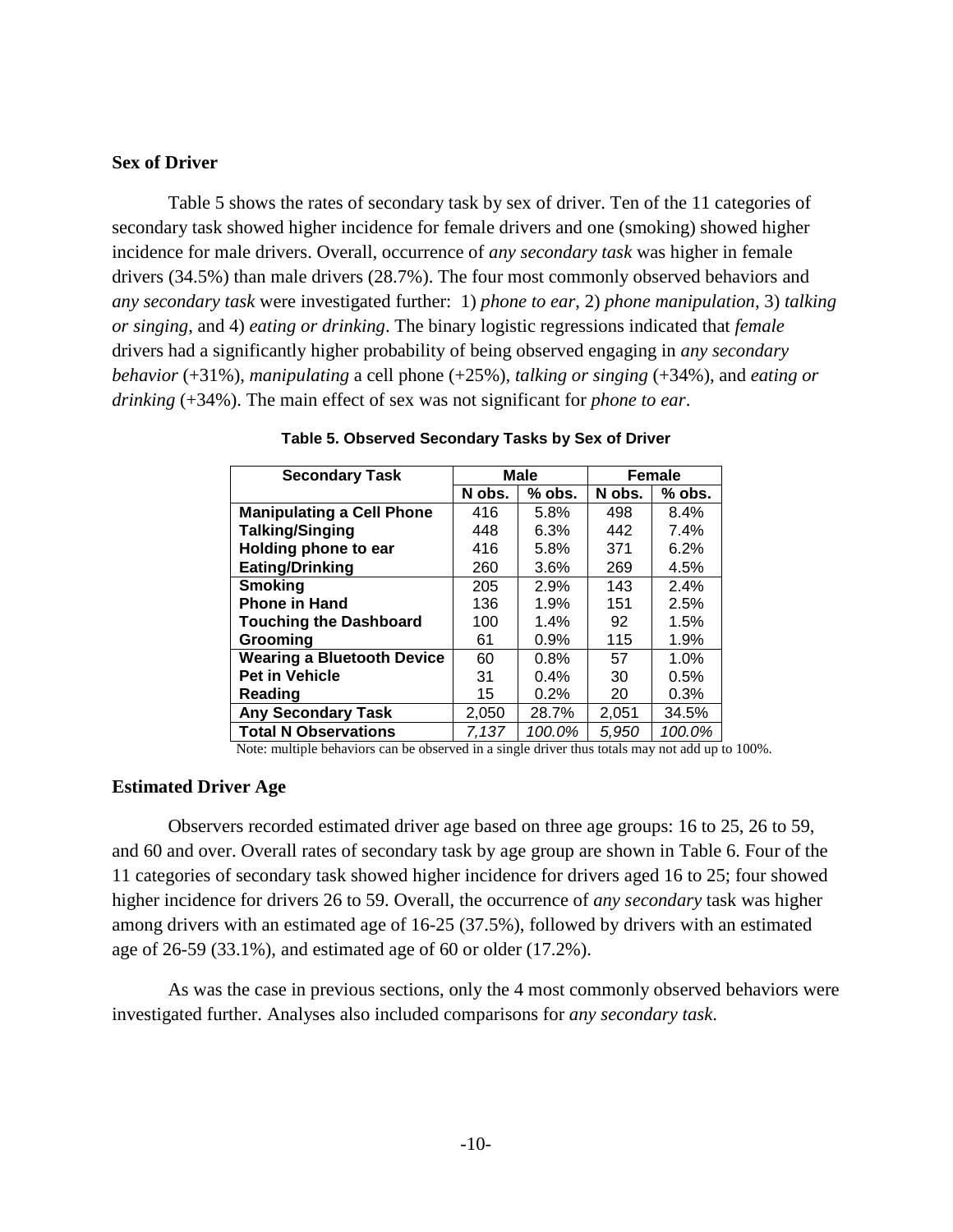| <b>Secondary Task</b>             |        | $16 - 25$ | 26-59  |          | $60+$  |        |
|-----------------------------------|--------|-----------|--------|----------|--------|--------|
|                                   | N obs. | $%$ obs.  | N obs. | $%$ obs. | N obs. | % obs. |
| <b>Manipulating a Cell Phone</b>  | 278    | 12.5%     | 615    | 7.0%     | 20     | 1.0%   |
| <b>Talking/Singing</b>            | 152    | 6.8%      | 596    | 6.8%     | 141    | 6.8%   |
| Holding phone to ear              | 157    | 7.0%      | 580    | 6.6%     | 50     | 2.4%   |
| <b>Eating/Drinking</b>            | 83     | 3.7%      | 401    | 4.6%     | 45     | 2.2%   |
| <b>Smoking</b>                    | 40     | 1.8%      | 264    | 3.0%     | 43     | 2.1%   |
| <b>Phone in Hand</b>              | 64     | 2.9%      | 207    | 2.4%     | 16     | 0.8%   |
| <b>Touching the Dashboard</b>     | 29     | 1.3%      | 147    | 1.7%     | 15     | 0.7%   |
| Grooming                          | 36     | 1.6%      | 122    | $1.4\%$  | 18     | 0.9%   |
| <b>Wearing a Bluetooth Device</b> | 22     | 1.0%      | 90     | 1.0%     | 5      | 0.2%   |
| <b>Pet in Vehicle</b>             | 9      | $0.4\%$   | 41     | 0.5%     | 11     | 0.5%   |
| Reading                           | 5      | 0.2%      | 26     | 0.3%     | 4      | 0.2%   |
| <b>Any Secondary Task</b>         | 835    | 37.5%     | 2,905  | 33.1%    | 358    | 17.2%  |
| <b>Total N Observations</b>       | 2.227  | 100.0%    | 8,778  | 100.0%   | 2.076  | 100.0% |

**Table 6. Observed Secondary Tasks by Age of Driver**

Note: multiple behaviors can be observed in a single driver thus totals may not add up to 100%.

The youngest age group (16-25) served as the base in the binary logistic regressions. Compared to drivers aged 26-59, drivers 16-25 showed significantly higher probability of being observed engaging in secondary tasks for three behaviors: *any secondary* task (+28%), *phone manipulation* (+92%), and *talking or singing* (+24%). Compared to drivers 60+, drivers aged 16-25 had a higher probability of being observed engaging in each one of the most common secondary behavior: *any secondary task* (+199%), *phone to ear* (+204%), *manipulating* a cell phone (more than 12 times the rate, +1,208%), (+48%), and *eating or drinking* (+67%).

*Eating or drinking showed no difference across the two youngest age groups and* t*alking or singing* showed no significant difference across any age groups.

### **Driver Race**

Observers recorded the race of drivers (White, Black, Other). Overall rates of secondary task by driver race are shown in Table 7. White served as the base in the binary logistic regression. Overall, occurrence of *any secondary* task was higher in African-American drivers (35.2%) than in White drivers (30.2%) and Other drivers (27.4%). The four most commonly observed behaviors and *any secondary task* were investigated further: 1) *phone to ear*, 2) *phone manipulation, 3) talking or singing*, and 4) *eating or drinking*. The binary logistic regressions indicated that White drivers had a significantly higher probability of being observed engaging in *any secondary behavior* (+31%) and *phone manipulation* (+58%) than Other drivers. Compared to White drivers, African-American drivers had a significantly higher probability of being observed engaging in *any secondary behavior* (+14%), *manipulating* a cell phone (+20%), and *eating or drinking* (+29%). The main effect of race was not significant for *talking or singing* or *phone to ear*.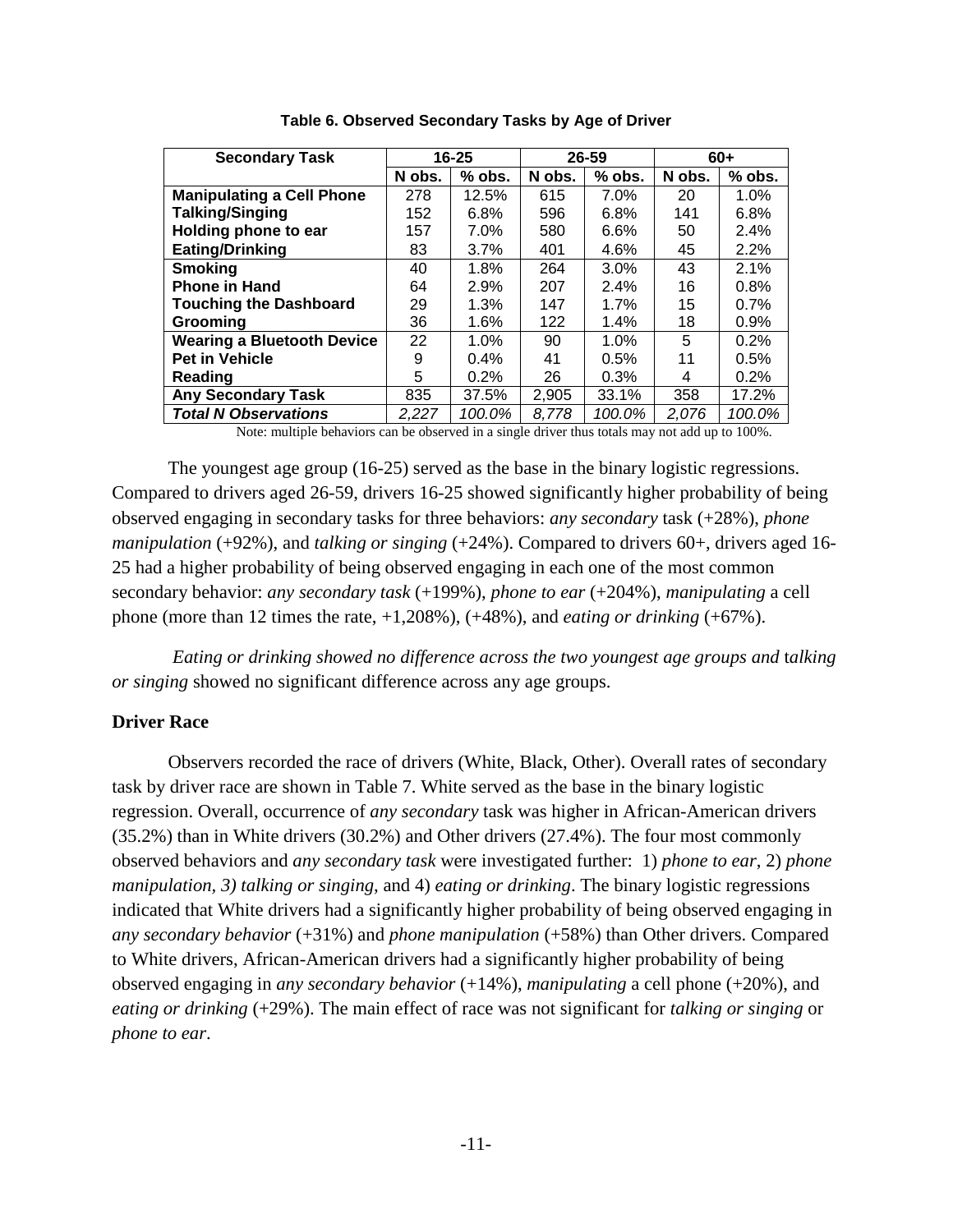| <b>Secondary Task</b>             |        | White    |        | <b>Black</b> | Other  |          |
|-----------------------------------|--------|----------|--------|--------------|--------|----------|
|                                   | N obs. | $%$ obs. | N obs. | $%$ obs.     | N obs. | $%$ obs. |
| <b>Manipulating a Cell Phone</b>  | 590    | 6.3%     | 296    | $9.2\%$      | 28     | 5.1%     |
| <b>Talking/Singing</b>            | 633    | 6.8%     | 220    | 6.8%         | 37     | 6.8%     |
| Holding phone to ear              | 551    | 5.9%     | 199    | 6.2%         | 37     | 6.8%     |
| Eating/Drinking                   | 354    | 3.8%     | 160    | 5.0%         | 15     | 2.7%     |
| <b>Smoking</b>                    | 273    | 2.9%     | 68     | 2.1%         | 7      | 1.3%     |
| <b>Phone in Hand</b>              | 175    | 1.9%     | 104    | $3.2\%$      | 8      | 1.5%     |
| <b>Touching the Dashboard</b>     | 127    | 1.4%     | 55     | 1.7%         | 10     | 1.8%     |
| Grooming                          | 131    | 1.4%     | 37     | $1.1\%$      | 8      | 1.5%     |
| <b>Wearing a Bluetooth Device</b> | 68     | 0.7%     | 46     | 1.4%         | 3      | 0.5%     |
| <b>Pet in Vehicle</b>             | 53     | 0.6%     | 6      | 0.2%         | 2      | $0.4\%$  |
| Reading                           | 17     | 0.2%     | 17     | 0.5%         |        | 0.2%     |
| <b>Any Secondary Task</b>         | 2,817  | 30.2%    | 1,134  | 35.2%        | 150    | 27.4%    |
| <b>Total N Observations</b>       | 9.320  | 100.0%   | 3.219  | 100.0%       | 548    | 100.0%   |

**Table 7. Observed Secondary Tasks by Race of Driver**

Note: multiple behaviors can be observed in a single driver thus totals may not add up to 100%.

## **Vehicle Type**

Overall rates of secondary task by vehicle type are shown in Table 8. Overall, occurrence of *any secondary* task was highest in van drivers (35.0%), followed by SUV drivers (33.2%), car drivers (31.3%), and pickup truck drivers (29.3%). The four most commonly observed behaviors were investigated further: 1) *phone to ear*, 2) *phone manipulation*, 3) *talking or singing*, and 4) *eating or drinking*. Analyses also included comparisons for *any secondary task.*

| <b>Secondary Task</b>            | Car   |        | <b>Pickup</b> |               | <b>SUV</b> |        | Van  |        |
|----------------------------------|-------|--------|---------------|---------------|------------|--------|------|--------|
|                                  | N     | $\%$   | N             | $\frac{0}{0}$ | N          | %      | N    | %      |
|                                  | obs.  |        | obs.          |               | obs.       |        | obs. |        |
| <b>Manipulating a Cell Phone</b> | 453   | 8.3%   | 207           | 5.3%          | 217        | 7.2%   | 37   | 5.6%   |
| <b>Talking/Singing</b>           | 350   | 6.4%   | 233           | 6.0%          | 245        | 8.1%   | 62   | 9.3%   |
| Holding phone to ear             | 298   | 5.4%   | 246           | 6.3%          | 197        | 6.5%   | 46   | 6.9%   |
| <b>Eating/Drinking</b>           | 212   | 3.9%   | 155           | 4.0%          | 124        | 4.1%   | 38   | 5.7%   |
| <b>Smoking</b>                   | 150   | 2.7%   | 119           | 3.0%          | 68         | 2.2%   | 11   | 1.7%   |
| <b>Phone in Hand</b>             | 130   | 2.4%   | 71            | 1.8%          | 72         | 2.4%   | 14   | 2.1%   |
| <b>Touching the Dashboard</b>    | 68    | 1.2%   | 65            | 1.7%          | 46         | 1.5%   | 13   | 2.0%   |
| Grooming                         | 73    | 1.3%   | 45            | 1.2%          | 53         | 1.7%   | 5    | 0.8%   |
| <b>Wearing a Bluetooth</b>       | 50    | 0.9%   | 26            | 0.7%          | 32         | 1.1%   | 9    | 1.4%   |
| <b>Device</b>                    |       |        |               |               |            |        |      |        |
| <b>Pet in Vehicle</b>            | 23    | 0.4%   | 27            | 0.7%          | 8          | 0.3%   | 3    | 0.5%   |
| Reading                          | 18    | 0.3%   | 8             | 0.2%          | 4          | 0.1%   | 5    | 0.8%   |
| <b>Any Secondary Task</b>        | 1,716 | 31.3%  | 1,146         | 29.3%         | 1,006      | 33.2%  | 233  | 35.0%  |
| <b>Total N Observations</b>      | 5,480 | 100.0% | 3,912         | 100.0%        | 3,029      | 100.0% | 666  | 100.0% |

**Table 8. Observed Secondary Tasks by Vehicle Type**

Note: multiple behaviors can be observed in a single driver thus totals may not add up to 100%

Drivers of cars served as the base in the binary logistic regressions. Three of the five analyses showed a significant effect of vehicle type (*any secondary behavior, phone to ear*, and *eat or drink*). Compared to cars, drivers of vans had a significantly higher probability of being observed engaging in *any secondary behavior* (+35%), as did SUV drivers (+19%) and drivers of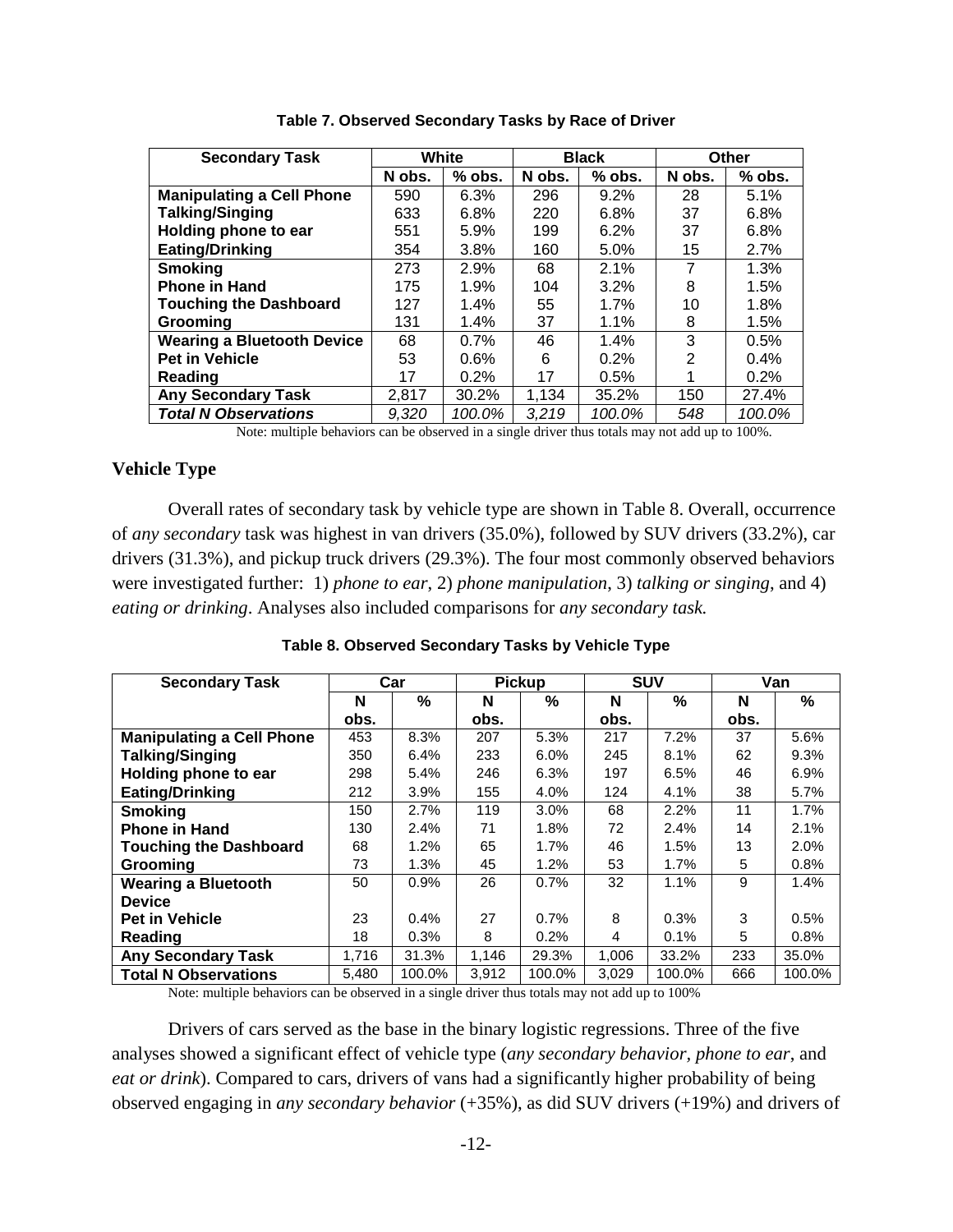pickup trucks (+18%). Drivers of vans, SUVs, and pickup trucks also had a significantly higher likelihood of being observed holding a *phone to ear* compared to drivers in cars (vans, +44%; SUVs, +27%; pickup trucks, +26%). Drivers of vans also had a significantly higher likelihood of being observed *eating or drinking* (+69%) compared to drivers of cars.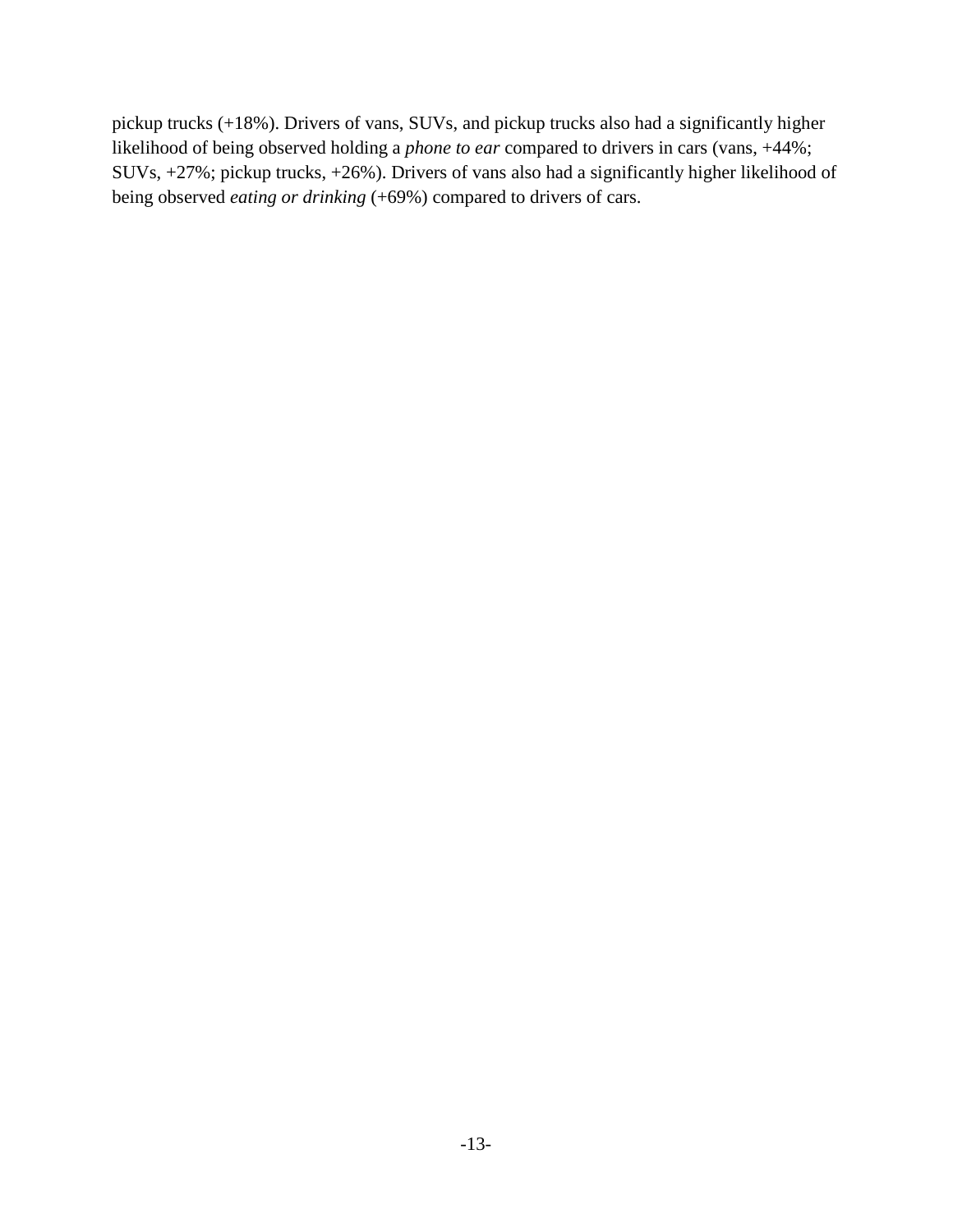### **IV. DISCUSSION**

The main objective of this project was to assess the presence of a variety of secondary behaviors. Overall results suggest that close to a third of Louisiana drivers engage in some sort of secondary task while driving. The behaviors are more prevalent when drivers are stopped at an intersection than when they are in free-flowing traffic. This suggests that drivers may adjust their behavior to the demands of the roadway situation, perhaps "saving" the distraction to the safer condition (i.e. stopped at an intersection). The higher prevalence of distracting behavior at intersections was observed for *any secondary behavior, phone manipulation*, *talking or singing*, and *eating or drinking*. However, rates of *holding phone to ear* were higher for moving drivers than for stopped drivers.

Overall, the presence of a passenger was associated with higher prevalence of secondary behaviors, but looking at specific behaviors suggests that this effect was largely driven by the *talking/singing* behavior. Indeed, binary logistic regression indicated *talking/singing* was up to seventeen times higher with the presence of a passenger. In contrast, rates of holding a *phone to*  ear or *manipulating* a phone were elevated when a driver was alone in the vehicle.

Perhaps not surprisingly, younger drivers (age 16 to 25) were more likely to engage in secondary behaviors than their older counterparts. Analyses on specific behaviors showed this to be the case for *any secondary behavior, phone manipulation* and *talking/singing*. Younger drivers also showed significantly higher likelihood of *any secondary behavior, eating/drinking* and holding a *phone to ear* than drivers ages 60 and older.

Results indicate that female drivers are more likely to engage in secondary behaviors than male drivers. Specific behaviors showed this to be the case for *any secondary* behavior, *phone*  manipulation, *talking/singing* and *eating or drinking*. Male and female drivers were equally likely to be observed holding a phone to ear.

Observations of driver race further showed that overall occurrences of *any secondary task* were higher among African-American drivers. They also showed that White drivers had a significantly higher probability of *any secondary behavior* and *phone manipulation* than those drivers marked Other. African-American drivers then had a higher probability than White drivers of *any secondary behavior, manipulating* a cell phone, and *eating or drinking*.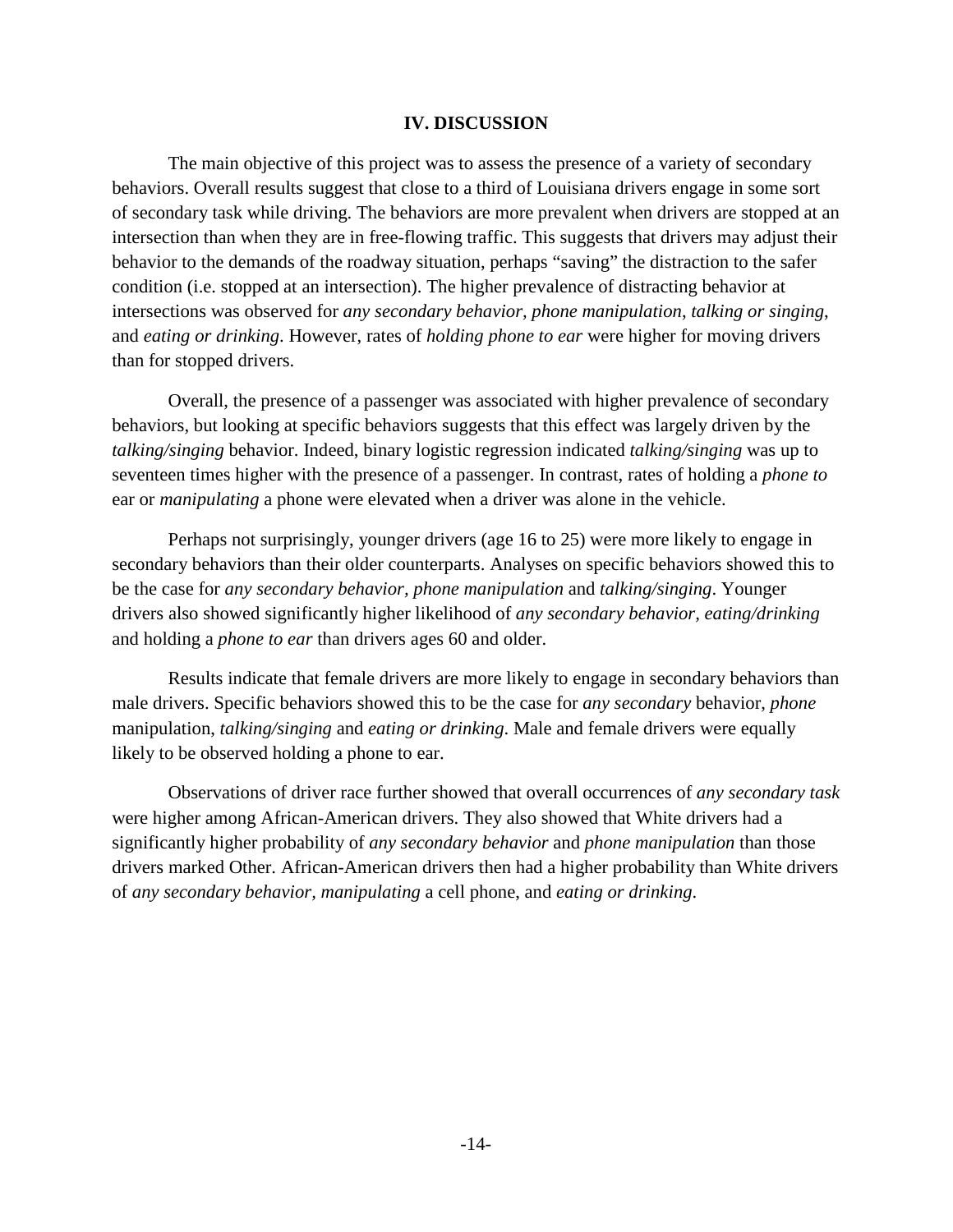|                                      | <b>Any Secondary Task</b>  | <b>Phone Manipulation</b>  | <b>Talking or Singing</b>    | <b>Phone to Ear</b>       | <b>Eating or Drinking</b> |
|--------------------------------------|----------------------------|----------------------------|------------------------------|---------------------------|---------------------------|
| Coalition                            | $\chi^2$ =55.18, p<0.0001  | $\chi^2$ =78.92, p< 0.001  | $\chi^2$ =148.92, p< 0.001   | No main effect            | No main effect            |
|                                      |                            |                            |                              |                           |                           |
| Acadiana vs. Southwest               | 1.24 [1.04, 1.48]          | $1.47$ [1.03, 2.11]        |                              |                           |                           |
| <b>Capital Region vs. Southwest</b>  | 1.45 [1.23, 1.72]          | 2.44 [1.76, 3.37]          |                              |                           |                           |
| <b>Central vs. Southwest</b>         |                            |                            |                              |                           |                           |
| <b>New Orleans vs. Southwest</b>     |                            | 1.67 [1.18, 2.37]          |                              |                           |                           |
| Northeast vs. Southwest              | 1.47 [1.18, 1.84]          |                            | 2.45 [1.67, 3.60]            |                           |                           |
| North Shore vs. Southwest            |                            |                            | $0.53$ [0.37, 0.75]          |                           |                           |
| Northwest vs. Southwest              | 1.38 [1.14, 1.67]          |                            | 2.63 [1.87, 3.70]            |                           |                           |
| South Central vs. Southwest          |                            |                            |                              |                           |                           |
| Sex                                  | $\chi^2$ =36.47, p<0.0001  | $\chi^2$ =7.62, p=0.006    | $\chi^2$ =11.62, p=0.001     | No main effect            | $\chi^2$ =7.92, p=0.005   |
| Female vs. Male                      | 1.31 [1.20, 1.43]          | 1.25 [1.07, 1.46]          | 1.34 [1.13, 1.59]            |                           | 1.34 [1.09, 1.64]         |
| Age                                  | $\chi^2$ =226.18, p<0.0001 | $\chi^2$ =151.12, p<0.0001 | No main effect               | $\chi^2$ =48.27, p<0.0001 | $\chi^2$ =18.29, p<0.0001 |
| 26-59 vs. 16-25                      | $0.78$ [0.71, 0.87]        | $0.52$ [0.45, 0.61]        |                              |                           |                           |
| 60+ vs. 16-25                        | $0.34$ [0.29, 0.39]        | $0.76$ [0.48, 0.12]        |                              | $0.33$ [0.24, 0.46]       | $0.60$ [0.41, 0.87]       |
| Race                                 | $\chi^2$ =17.26, p<0.0001  | $\chi^2$ =11.95, p=0.003   | No main effect               | No main effect            | $\chi^2$ =9.10, p=0.011   |
| <b>Black vs. White</b>               | 1.14 [1.04. 1.25]          | 1.20 [1.02, 1.40]          |                              |                           | 1.29 [1.05, 1.57]         |
| Other vs. White                      | $0.77$ [0.63, 0.93]        | $0.63$ [0.42, 0.94]        |                              |                           |                           |
| <b>Vehicle Type</b>                  | $\chi^2$ =20.87, p<0.0001  | No main effect             | No main effect               | $\chi^2$ =10.02, p=0.018  | $\chi^2$ =9.35, p=0.025   |
| Pickup vs. Car                       | 1.18 [1.06, 1.31]          |                            |                              | 1.26 [1.03, 1.54]         |                           |
| SUV vs. Car                          | 1.19 [1.08, 1.32]          |                            |                              | 1.27 [1.05, 1.54]         |                           |
| Van vs. Car                          | 1.35 [1.13, 1.61]          |                            |                              | 1.44 [1.04, 2.00]         | 1.69 [1.18, 2.43]         |
| <b>Passenger Presence</b>            | $\chi^2$ =75.84, p=0.0001  | $\chi^2$ =66.08, p<0.0001  | $\chi^2$ =1,084.05, p<0.0001 | $\chi^2$ =55.93, p<0.0001 | No main effect            |
| Passenger vs. No Passenger           | 1.48 [1.36, 1.62]          | $0.41$ [0.33,0.51]         | 18.18 [15.30, 21.61]         | $0.42$ [0.34, 0.53]       |                           |
| <b>Traffic Situation</b>             | $\chi^2$ =177.4, p<0.0001  | $\chi^2$ =68.94, p<.0001   | $\chi^2$ =116.08, p<0.0001   | $\chi^2$ =5.53, p=0.019   | $\chi^2$ =39.72, p<0.0001 |
| <b>Intersection vs. Free-flowing</b> | 1.72 [1.59, 1.86]          | 1.83 [1.59, 2.11]          | 2.36 [2.02. 2.76]            | $0.83$ [0.71, 0.97]       | 1.79 [1.49, 2.14]         |

## **Appendix. A. Logistic Regressions Table of Results**

**Note: only significant effects are reported**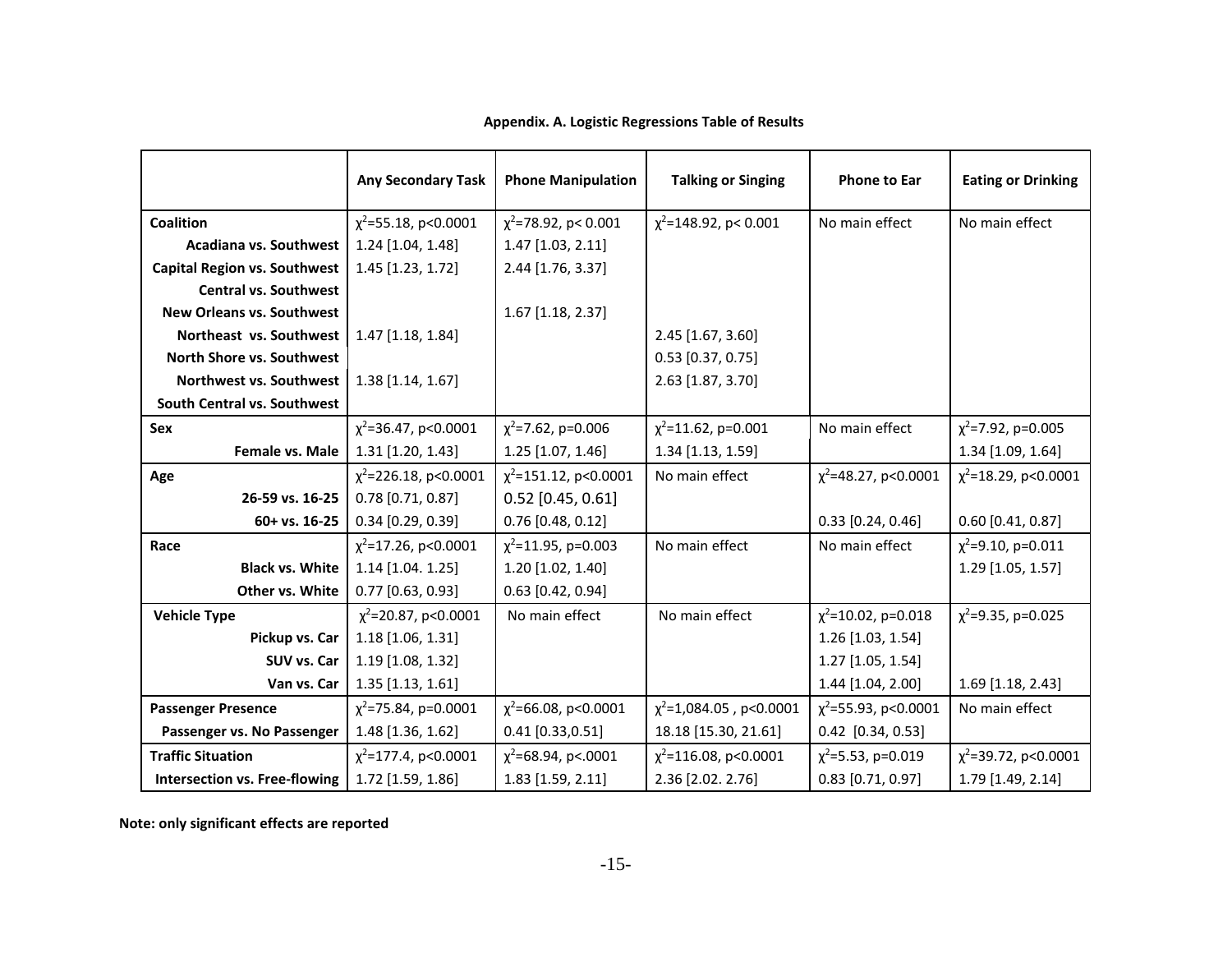| <b>Secondary behavior</b>                                          | <b>Operational definition</b>                                                                                                                                                                                                      |
|--------------------------------------------------------------------|------------------------------------------------------------------------------------------------------------------------------------------------------------------------------------------------------------------------------------|
| Talking on phone<br>(Phone to Ear)                                 | Holding cellphone to ear or between head and shoulder, or talking while<br>holding cellphone at or above steering wheel midline.                                                                                                   |
| Manipulating hand-<br>held cellphone<br>(Text/Surf/Dial)           | Manually interacting with cellphone. Excludes looking at cellphone in mount<br>or other storage location.                                                                                                                          |
| Holding cellphone<br>(In hand, not using)                          | Holding but not manually interacting with cellphone in hand. Excludes holding<br>related to conversation or when device is resting on lap out of driver's hand.                                                                    |
| <b>Wearing Bluetooth</b><br>earpiece or headset<br>with microphone | Wearing headset with microphone or visible earpiece.                                                                                                                                                                               |
| Manipulating in-<br>vehicle system<br>(Dashboard Touch)            | Touching radio, climate control, embedded touchscreen display, or other<br>controls located in center console. Excludes operating stalks or buttons on<br>steering wheel.                                                          |
| Talking or singing                                                 | Driver's lips moving and appearing to form words.                                                                                                                                                                                  |
| Eating or drinking                                                 | Holding or consuming food or beverage.                                                                                                                                                                                             |
| Smoking                                                            | Lighting/extinguishing/holding/smoking cigarette, cigar, or other smoking<br>implement.                                                                                                                                            |
| Grooming                                                           | Shaving, brushing, or flossing teeth; combing hair; applying makeup; nose<br>picking. Excludes stroking face or hair twirling (i.e., casual/habitual<br>behaviors).                                                                |
| Reading                                                            | Reading print material (looking at newspaper, map, book, etc.), adjusting sun<br>visor, putting on sunglasses, holding other non-electronic objects in hand (e.g.,<br>spray bottle), and all other observable secondary behaviors. |
| Pet In Vehicle                                                     | Any animal seen inside the vehicle.                                                                                                                                                                                                |
| Number of<br>Passengers                                            | Number of passengers present in vehicle.                                                                                                                                                                                           |
| Child $(< 12$ ) present                                            | Presence of any child 12 or under inside vehicle.                                                                                                                                                                                  |
| Number in line                                                     | Relative position of vehicle in observed lane at a red light.                                                                                                                                                                      |

## **Appendix B. Operational Definitions of Observed Driver Secondary Behaviors**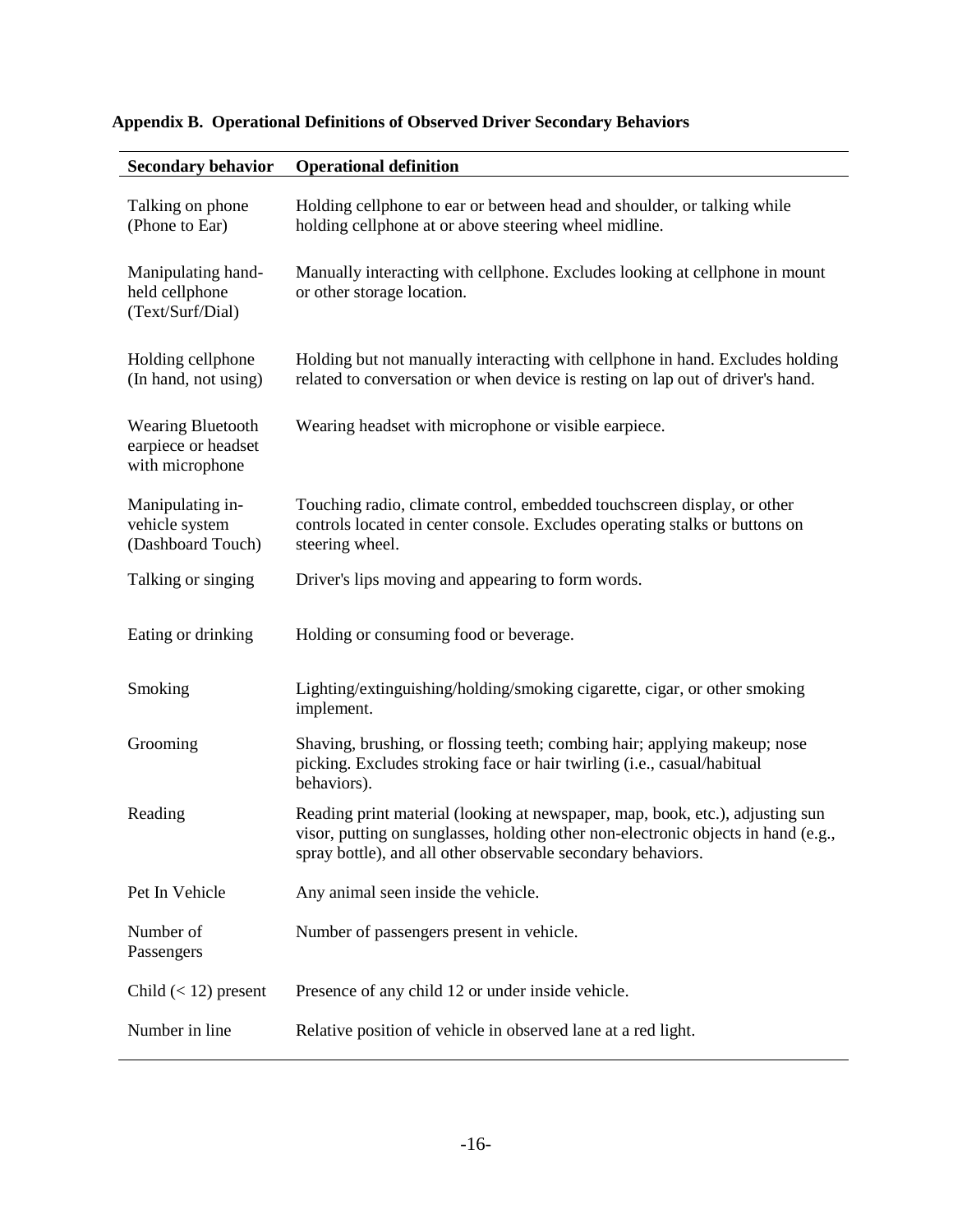## **Appendix C. Louisiana Distracted Driving Observation Data Collection Form**

|                                           |                    |                                    |               |                                                                  |              |                                    |                     | (Street)<br>(Cross Street or other landmark) |                           |                   |                          |         |          |                 |                       |                 |                      |                |
|-------------------------------------------|--------------------|------------------------------------|---------------|------------------------------------------------------------------|--------------|------------------------------------|---------------------|----------------------------------------------|---------------------------|-------------------|--------------------------|---------|----------|-----------------|-----------------------|-----------------|----------------------|----------------|
|                                           |                    | DATE: ________- _______ - ________ |               | DAY OF WEEK: __________________                                  |              |                                    |                     |                                              |                           |                   |                          |         | Weather: | 1 Clear / Sunny |                       |                 |                      |                |
|                                           |                    |                                    |               | TRAFFIC Type (Circle one): 1-Lighted Intersection 2-Free-flowing |              |                                    |                     |                                              |                           |                   | 2 Light Rain<br>3 Cloudy |         |          |                 | 4 Fog<br>5 Clear- Wet |                 |                      |                |
| START TIME: ______________(military time) |                    |                                    |               | <b>Phone Related Distractions</b>                                |              |                                    |                     |                                              | <b>Other Distractions</b> |                   |                          |         |          |                 |                       | Passengers      |                      |                |
|                                           |                    |                                    |               |                                                                  |              |                                    |                     |                                              |                           |                   |                          |         |          |                 |                       |                 |                      |                |
|                                           |                    |                                    | <b>Driver</b> |                                                                  |              |                                    |                     |                                              |                           |                   |                          |         |          |                 |                       |                 |                      |                |
|                                           | Veh.               | <b>Driver</b>                      | Race          | <b>Driver</b>                                                    |              |                                    | In hand (not using) |                                              |                           |                   |                          |         |          |                 |                       |                 | Child (< 12) present |                |
|                                           | <b>Type</b>        | <b>Sex</b>                         | W<br>в        | Age                                                              |              |                                    |                     |                                              |                           |                   |                          |         |          |                 |                       |                 |                      |                |
|                                           | C<br>T             | M                                  | H (isp)       | $1 = 16 - 25$                                                    |              |                                    |                     |                                              |                           |                   |                          |         |          |                 |                       |                 |                      |                |
|                                           | S                  | F                                  | O<br>U        | $2 = 26 - 59$                                                    | Phone to Ear | Text / Surf /<br>Dial/Manipulation |                     | Bluetooth                                    | Dashboard Touch           | Talking / Singing | Eating / Drinking        | Smoking | Grooming | Reading         | Pet in Vehicle        | Num. Passengers |                      | Number in line |
|                                           | $\pmb{\mathsf{V}}$ | $\mathbf U$                        |               | $3 = 60+$                                                        |              |                                    |                     |                                              |                           |                   |                          |         |          |                 |                       |                 |                      |                |
| $\overline{1}$                            |                    |                                    |               |                                                                  |              |                                    |                     |                                              |                           |                   |                          |         |          |                 |                       |                 |                      |                |
| $\overline{2}$                            |                    |                                    |               |                                                                  |              |                                    |                     |                                              |                           |                   |                          |         |          |                 |                       |                 |                      |                |
| $\overline{3}$                            |                    |                                    |               |                                                                  |              |                                    |                     |                                              |                           |                   |                          |         |          |                 |                       |                 |                      |                |
| $\overline{4}$                            |                    |                                    |               |                                                                  |              |                                    |                     |                                              |                           |                   |                          |         |          |                 |                       |                 |                      |                |
| $\overline{5}$                            |                    |                                    |               |                                                                  |              |                                    |                     |                                              |                           |                   |                          |         |          |                 |                       |                 |                      |                |
| $6\overline{}$                            |                    |                                    |               |                                                                  |              |                                    |                     |                                              |                           |                   |                          |         |          |                 |                       |                 |                      |                |
| $\overline{7}$                            |                    |                                    |               |                                                                  |              |                                    |                     |                                              |                           |                   |                          |         |          |                 |                       |                 |                      |                |
|                                           |                    |                                    |               |                                                                  |              |                                    |                     |                                              |                           |                   |                          |         |          |                 |                       |                 |                      |                |
| $\overline{\mathbf{8}}$                   |                    |                                    |               |                                                                  |              |                                    |                     |                                              |                           |                   |                          |         |          |                 |                       |                 |                      |                |
| $\overline{9}$                            |                    |                                    |               |                                                                  |              |                                    |                     |                                              |                           |                   |                          |         |          |                 |                       |                 |                      |                |
| 10                                        |                    |                                    |               |                                                                  |              |                                    |                     |                                              |                           |                   |                          |         |          |                 |                       |                 |                      |                |
| 11                                        |                    |                                    |               |                                                                  |              |                                    |                     |                                              |                           |                   |                          |         |          |                 |                       |                 |                      |                |
| 12                                        |                    |                                    |               |                                                                  |              |                                    |                     |                                              |                           |                   |                          |         |          |                 |                       |                 |                      |                |
| 13                                        |                    |                                    |               |                                                                  |              |                                    |                     |                                              |                           |                   |                          |         |          |                 |                       |                 |                      |                |
| 14                                        |                    |                                    |               |                                                                  |              |                                    |                     |                                              |                           |                   |                          |         |          |                 |                       |                 |                      |                |
| 15                                        |                    |                                    |               |                                                                  |              |                                    |                     |                                              |                           |                   |                          |         |          |                 |                       |                 |                      |                |
| 16                                        |                    |                                    |               |                                                                  |              |                                    |                     |                                              |                           |                   |                          |         |          |                 |                       |                 |                      |                |
| 17                                        |                    |                                    |               |                                                                  |              |                                    |                     |                                              |                           |                   |                          |         |          |                 |                       |                 |                      |                |
| 18                                        |                    |                                    |               |                                                                  |              |                                    |                     |                                              |                           |                   |                          |         |          |                 |                       |                 |                      |                |
| 19                                        |                    |                                    |               |                                                                  |              |                                    |                     |                                              |                           |                   |                          |         |          |                 |                       |                 |                      |                |
| $\overline{20}$                           |                    |                                    |               |                                                                  |              |                                    |                     |                                              |                           |                   |                          |         |          |                 |                       |                 |                      |                |
| 21                                        |                    |                                    |               |                                                                  |              |                                    |                     |                                              |                           |                   |                          |         |          |                 |                       |                 |                      |                |
| $\overline{22}$                           |                    |                                    |               |                                                                  |              |                                    |                     |                                              |                           |                   |                          |         |          |                 |                       |                 |                      |                |
| $\overline{23}$                           |                    |                                    |               |                                                                  |              |                                    |                     |                                              |                           |                   |                          |         |          |                 |                       |                 |                      |                |
| $\overline{24}$                           |                    |                                    |               |                                                                  |              |                                    |                     |                                              |                           |                   |                          |         |          |                 |                       |                 |                      |                |
| $25\overline{ }$                          |                    |                                    |               |                                                                  |              |                                    |                     |                                              |                           |                   |                          |         |          |                 |                       |                 |                      |                |
|                                           |                    |                                    |               |                                                                  |              |                                    |                     |                                              |                           |                   |                          |         |          |                 |                       |                 |                      |                |